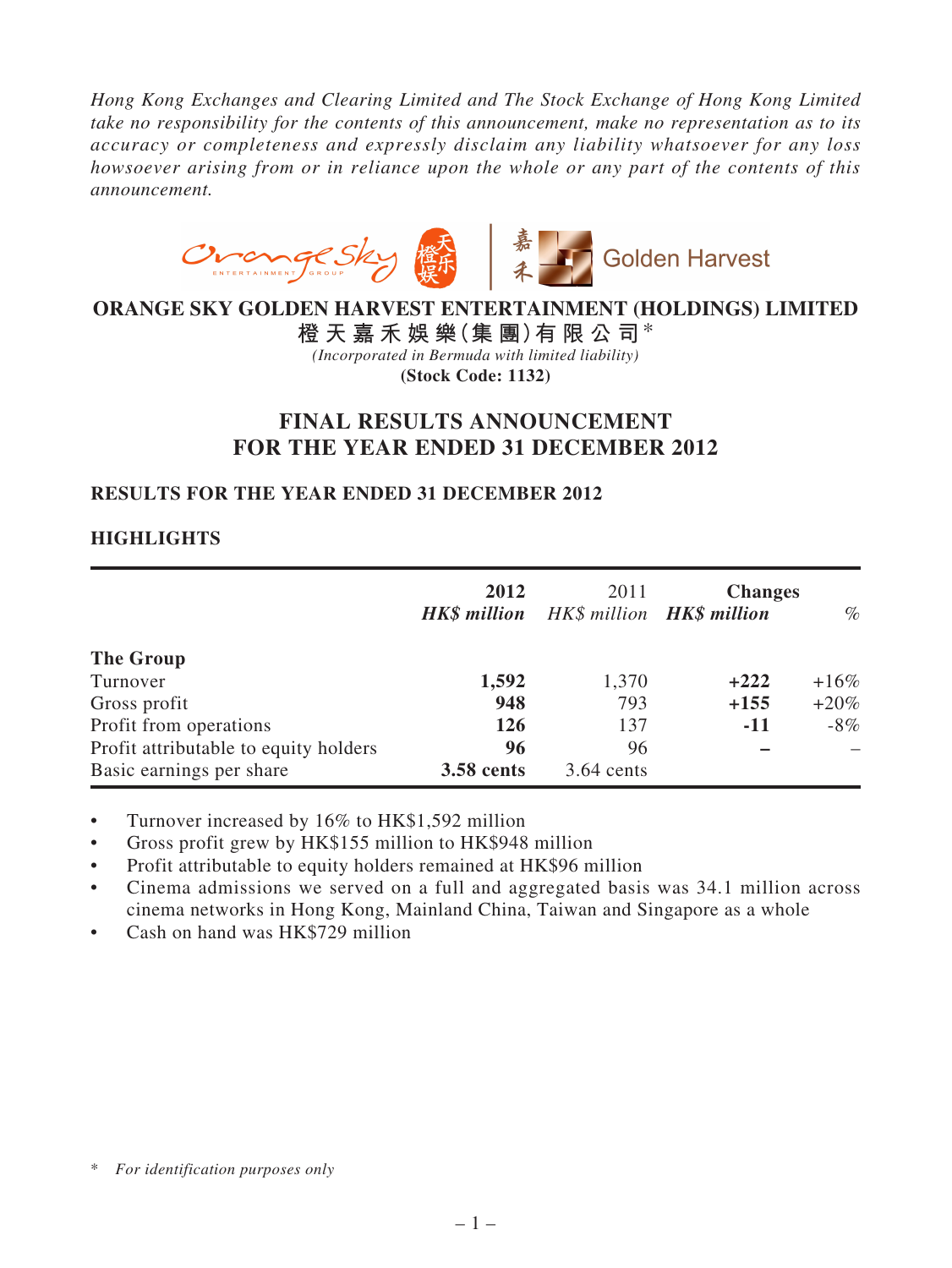# **Management Discussion and Analysis**

It was another fruitful year for the Group in 2012. The Group reported a net profit attributable to equity holders of HK\$96 million for the year. The macro operating environment was challenging this year and the market conditions in territories we operated were mixed. Although we are facing increasingly fierce competition in the industry, we manage to achieve our goal and maintain persistent growth through our prudent operation.

In 2012, the Group's turnover rose by 16% to HK\$1.59 billion, among which revenue from exhibition business increased by 23%, while income from distribution and production activities declined by 35% as there was no new TV production. During the year 2012, box office receipts of the Group's multiplexes in Mainland China boosted by 67% as compared with last year, box office receipts of Vie Show in Taiwan and Hong Kong's cinemas both recorded a strong growth of 18% and 11% respectively. Box office receipts of Golden Village in Singapore showed a slight increase of 4% despite temporary closure of a cinema for renovation during the year. Gross margin increased to 60% from 58% of 2011. The Group's EBITD for the year amounted to HK\$240 million (2011: HK\$230 million).

During the year 2012, the Group recorded a net gain of HK\$4.0 million (after deductions of related expenses and tax expense) for settlement of legal dispute on a lease agreement in relation to a cinema project in Hangzhou. The Group also disposed of certain equity investments and recorded a gain of HK\$7.9 million in 2012. These exceptional gains were partially offset by a provision of HK\$5.3 million for expenses in relation to the closure of a Hong Kong Cinema, GH Mongkok, in February 2013.

During the year, the Group raised additional bank borrowings of approximately HK\$140 million and spent around HK\$290 million on capital expenditures, mainly for new cinema projects in Mainland China, Taiwan and Singapore. As of 31 December 2012, cash on hand of the Group amounted to approximately HK\$730 million (2011: HK\$710 million). The Group's gearing ratio maintained at a reasonable level of about 23% as at 31 December 2012 (2011: 20%).

## **BUSINESS REVIEW**

## **Film Exhibition**

During the year 2012, the Group opened 17 cinemas with 123 screens in total in Mainland China, Taiwan and Singapore. As of 31 December 2012, the Group is operating 70 cinemas with 528 screens across Mainland China, Hong Kong, Taiwan and Singapore, significantly increased from 53 cinemas with 405 screens a year ago. The Group's cinemas served approximately 34.1 million guests during the year, an increase of 16% as compared to 29.5 million guests last year. Gross box office receipts, on a full and aggregated basis, was registered at HK\$1.98 billion, representing a 18% growth from last year.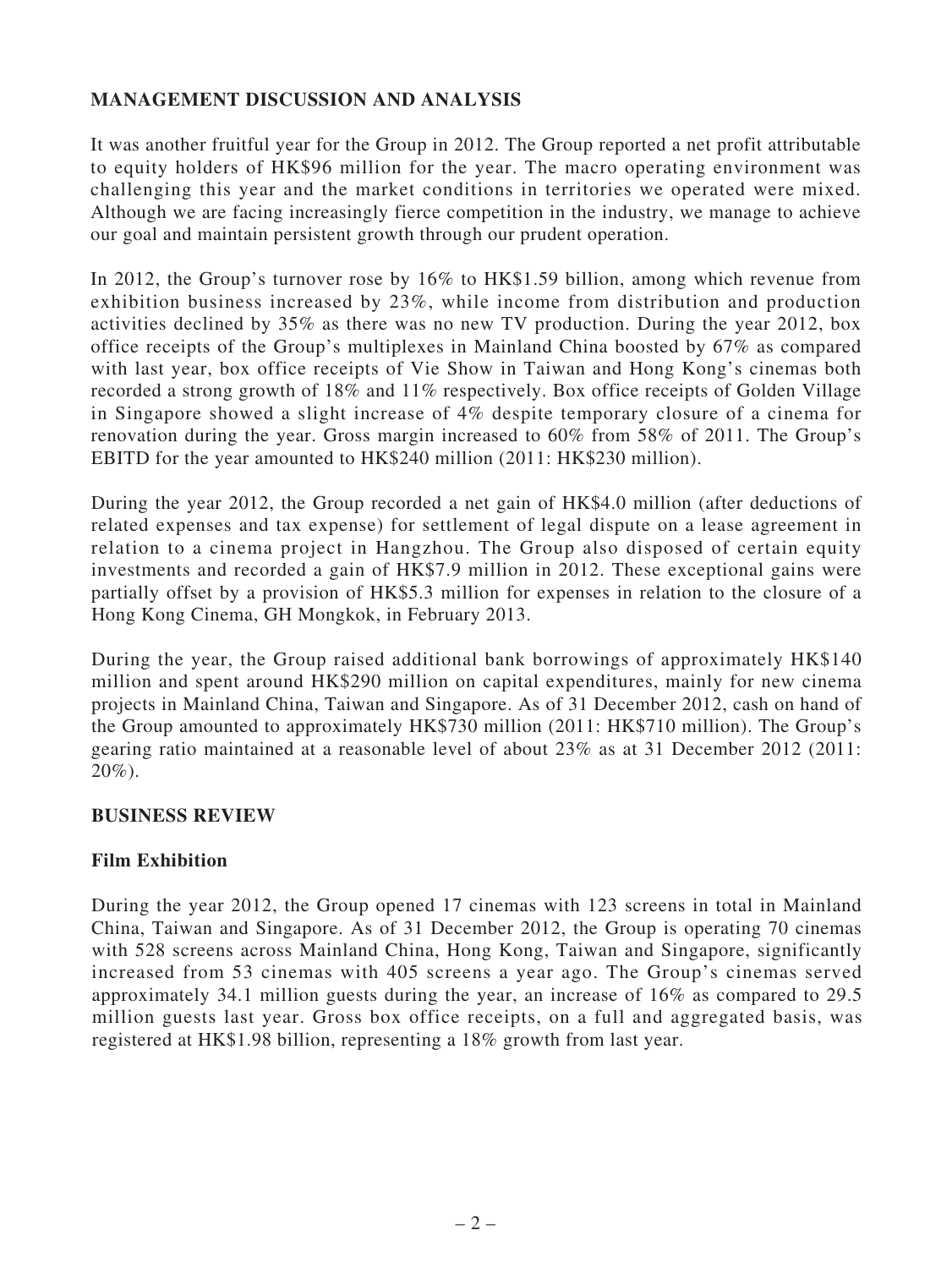In 2012, the Group's 70 cinemas generated revenue of HK\$1.54 billion, accounting for about 93% of the Group's total revenue. The major Hollywood blockbusters released this year were *The Avengers*, *Men in Black 3*, *Titanic 3D*, *The Amazing Spider-Man*, *The Dark Knight Rises*, *The Hobbit: An Unexpected Journey and Life of Pi*. The major Chinese-language blockbusters were *Lost in Thailand (*人再囧途之泰囧*)* in Mainland China, *Cold War (*寒戰*)* in Hong Kong, *Din Tao: Leader of the Parade (*陣頭*)* in Taiwan and *Ah Boys to Men: Part 1 (*新兵正傳*I)* in Singapore.

### **OPERATING STATISTICS OF THE GROUP'S CINEMAS**

|                                   | <b>Mainland</b><br>China | <b>Hong Kong</b> | <b>Taiwan</b> | <b>Singapore</b> |
|-----------------------------------|--------------------------|------------------|---------------|------------------|
| Number of cinemas*                | 42                       | h                |               |                  |
| Number of screens*                | 306                      | 26               | 109           | 87               |
| Admissions ( <i>million</i> )     | 8.3                      | 2.9              | 13.9          | 9.1              |
| Net average ticket price $(HK\$ ) | 43                       | 66               | 64            | 57               |

\* *as of 31 December 2012*

The Group is committed to pursuing visual and audio effect perfection to improve moviegoing experience for our audiences. Currently, all screens in Mainland China, Hong Kong, Taiwan and Singapore have been fully installed with digital equipment and over 50% of the Group's screens are 3D compatible. In Hong Kong, two additional cinemas have been equipped with Motion Chair D-BOX delivering extraordinary theatrical experience to audiences through its authentic motion effects synchronised with onscreen actions. In Taiwan, the Group is the exclusive digital IMAX<sup>®</sup> operator and has added one new digital IMAX<sup>®</sup> screen during the year. Currently, the Group has installed over 100 sets of unprecedented SONY 4K Projection System in our Mainland China multiplexes and about 120 sets of projectors to support the high frame rate (HFR) movies. *The Hobbit: An Unexpected Journey*  was the first movie made at a high frame rate of 48 frames per second and was widely released in December 2012. We believe these unrivalled visual effects will deliver premium and aweinspiring theatrical experience to our audiences.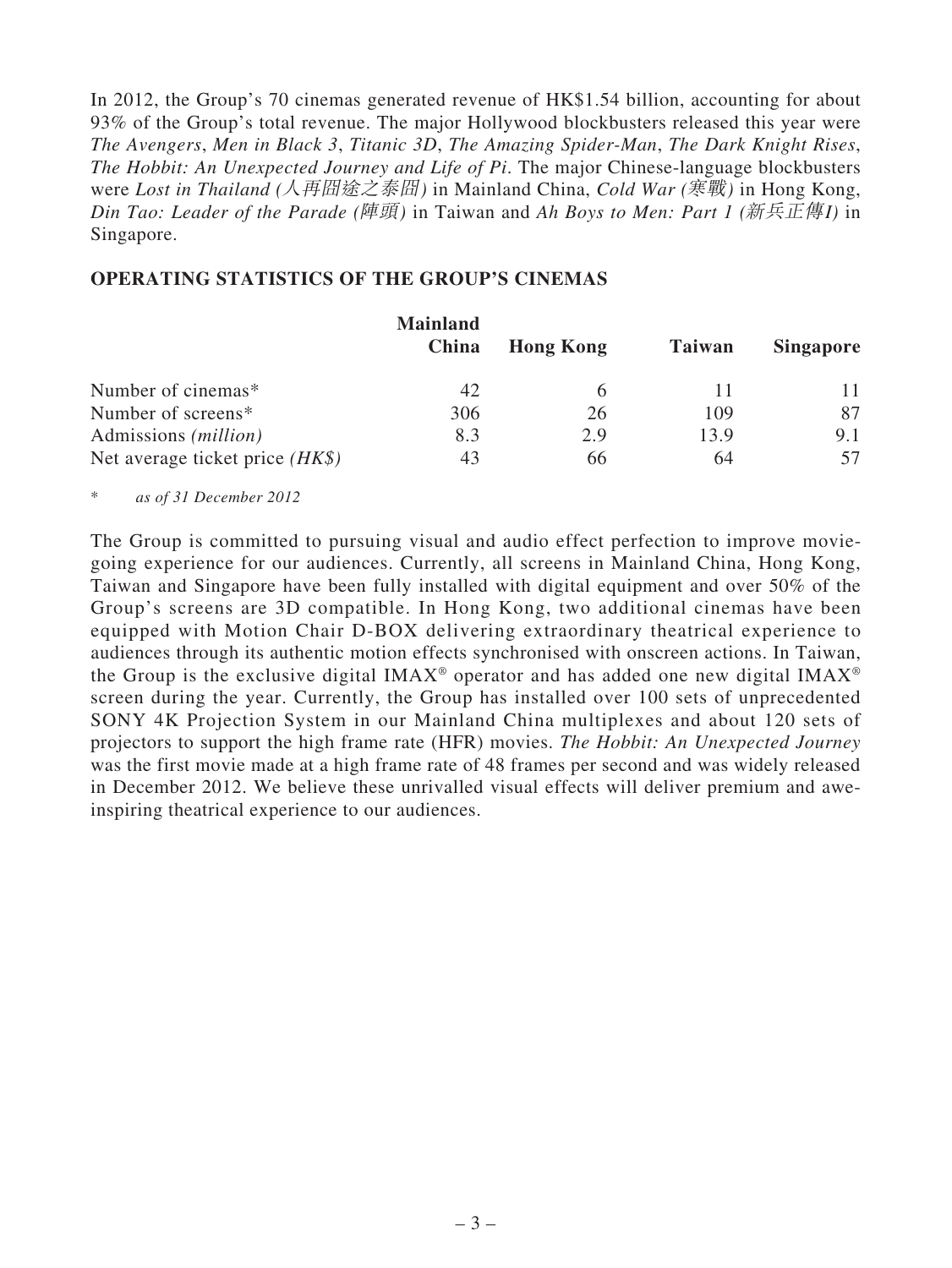## *Mainland China*

## **OPERATING STATISTICS OF THE GROUP'S CINEMAS IN MAINLAND CHINA**

|                                                        | 2012 | 2011 |
|--------------------------------------------------------|------|------|
| Number of cinemas*                                     | 42   |      |
| Number of screens*                                     | 306  | 197  |
| Admissions ( <i>million</i> )                          | 8.3  | 5.3  |
| Net average ticket price <i>(RMB)</i>                  | 35   | 33   |
| Gross box office receipts $(RMB$ million) <sup>#</sup> | 315  | 189  |

\* *as of 31 December*

# *before deduction of government taxes and charges*

In 2012, the market gross box office receipts of urban area in Mainland China increased to RMB17.1 billion by 30% while the gross box office receipts generated by the Group's multiplexes in Mainland China boosted by 67% as compared with last year. During the year, the Group opened 15 new cinemas with 109 screens in cities of Beijing, Changzhou, Chengdu, Chongqing, Dalian, Nanning, Shanghai, Suzhou, Tianjin, Xining and Zhongshan. Thanks to rich film line-up, growing demand of high quality of entertainment experience and persisting support to the film industry from the Chinese government, the Group's multiplexes in Mainland China served approximately 8.3 million patrons during the year, representing 56% growth from last year. The Group has slightly increased the average ticket price to maintain stronger competitiveness in the market. The Mainland China's cinema industry environment experienced severe competition in 2012. The contribution from the exhibition business in Mainland China to the Group is limited due to the pressure we face in the early stage of operation.

## *Hong Kong*

## **OPERATING STATISTICS OF THE GROUP'S CINEMAS IN HONG KONG**

|                                          | 2012 | 2011 |
|------------------------------------------|------|------|
| Number of cinemas*                       | 6    | 6    |
| Number of screens*                       | 26   | 26   |
| Admissions ( <i>million</i> )            | 2.9  | 2.8  |
| Net average ticket price $(HK\$ )        | 66   |      |
| Gross box office receipts (HK\$ million) | 193  | 173  |

\* *as of 31 December*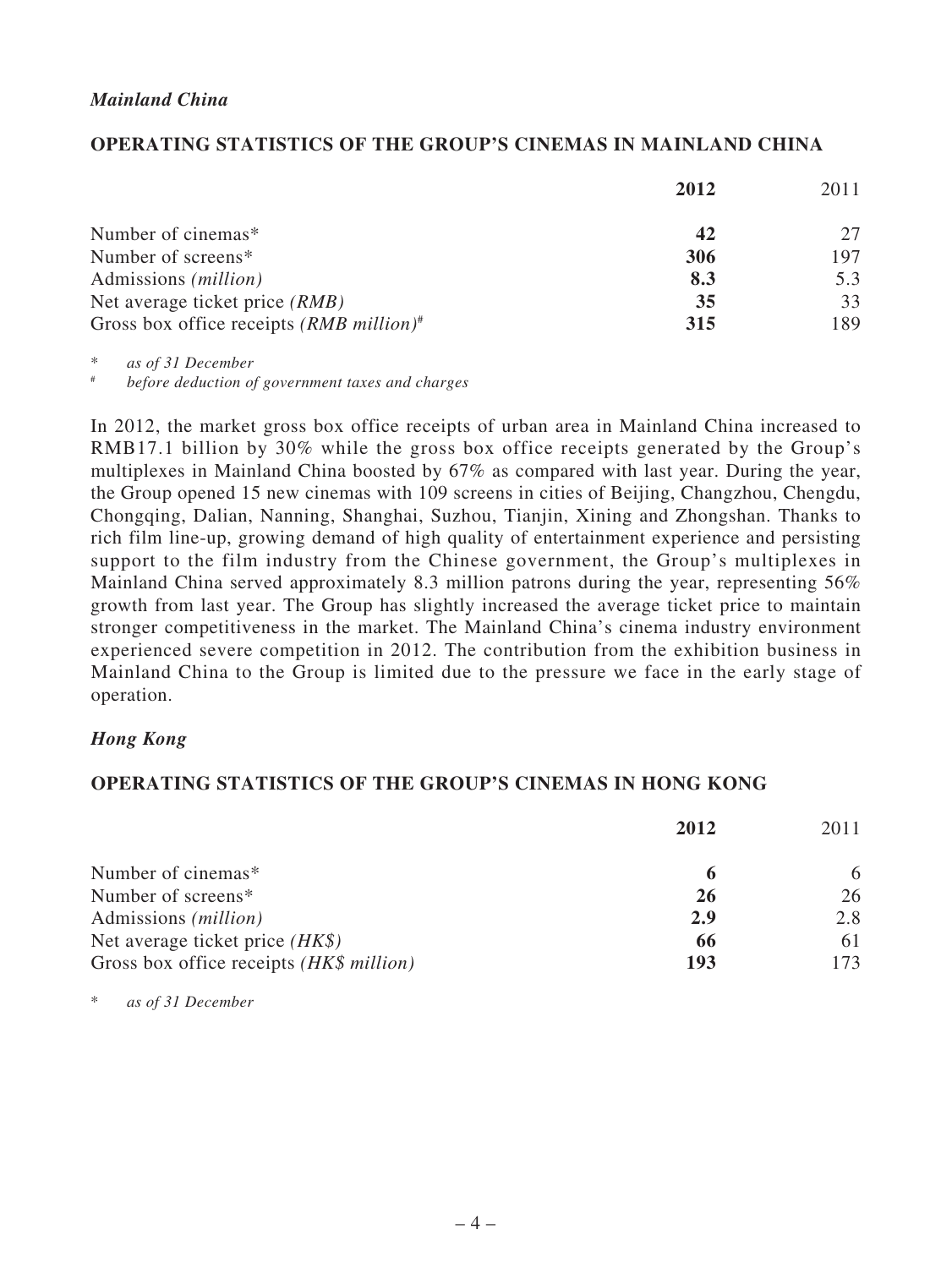During the year, Hong Kong as a whole recorded market box office receipts of HK\$1.56 billion, up by 12% from HK\$1.39 billion last year. The Group's cinemas in Hong Kong showed continuous improvements and recorded higher box office takings of HK\$190 million this year (2011: HK\$170 million) despite the closure of GH Hollywood at Diamond Hill in March 2011. The Group is the first Hong Kong cinema to install Motion Chair D-Box. With the growing demand on theatrical exhibition technology and the well-received Motion Chair D-Box introduced in GH Mongkok last year, the Group further installed 74 D-Box Motion Chairs in GH Citywalk and Golden Gateway in 2012. Excluding GH Hollywood, both the total box office receipts and admissions of the other six cinemas increased by approximately 18% and 8%, respectively.

## *Taiwan*

### **OPERATING STATISTICS OF THE GROUP'S CINEMAS IN TAIWAN**

|                                         | 2012 | 2011 |
|-----------------------------------------|------|------|
| Number of cinemas*                      | п    | 10   |
| Number of screens*                      | 109  | 101  |
| Admissions ( <i>million</i> )           | 13.9 | 12.1 |
| Net average ticket price (NTD)          | 244  | 237  |
| Gross box office receipts (NTD billion) | 3.4  | 2.9  |

as of 31 December

Due to the lack of strong local films in 2012, Taipei City's market box office receipts dropped by 6% from NTD3.84 billion last year to NTD3.62 billion this year. However, the Group's 35.71%-owned Vie Show cinema circuit recorded about 18% and 15% growth in box office receipts and admissions as compared with last year. This was mainly due to the good performance of two new cinemas opened in late 2011 and another one in April 2012. With the opening of these new cinemas, the market share of Vie Show has increased to about 42%  $(2011: 38\%)$ . Vie Show is the exclusive digital IMAX<sup>®</sup> operator and has added one new digital IMAX® screen with total of six screens as at 31 December 2012. During the year, the Group's share of net profit for the year from Vie Show increased to HK\$46 million by 24% from last year's HK\$37 million.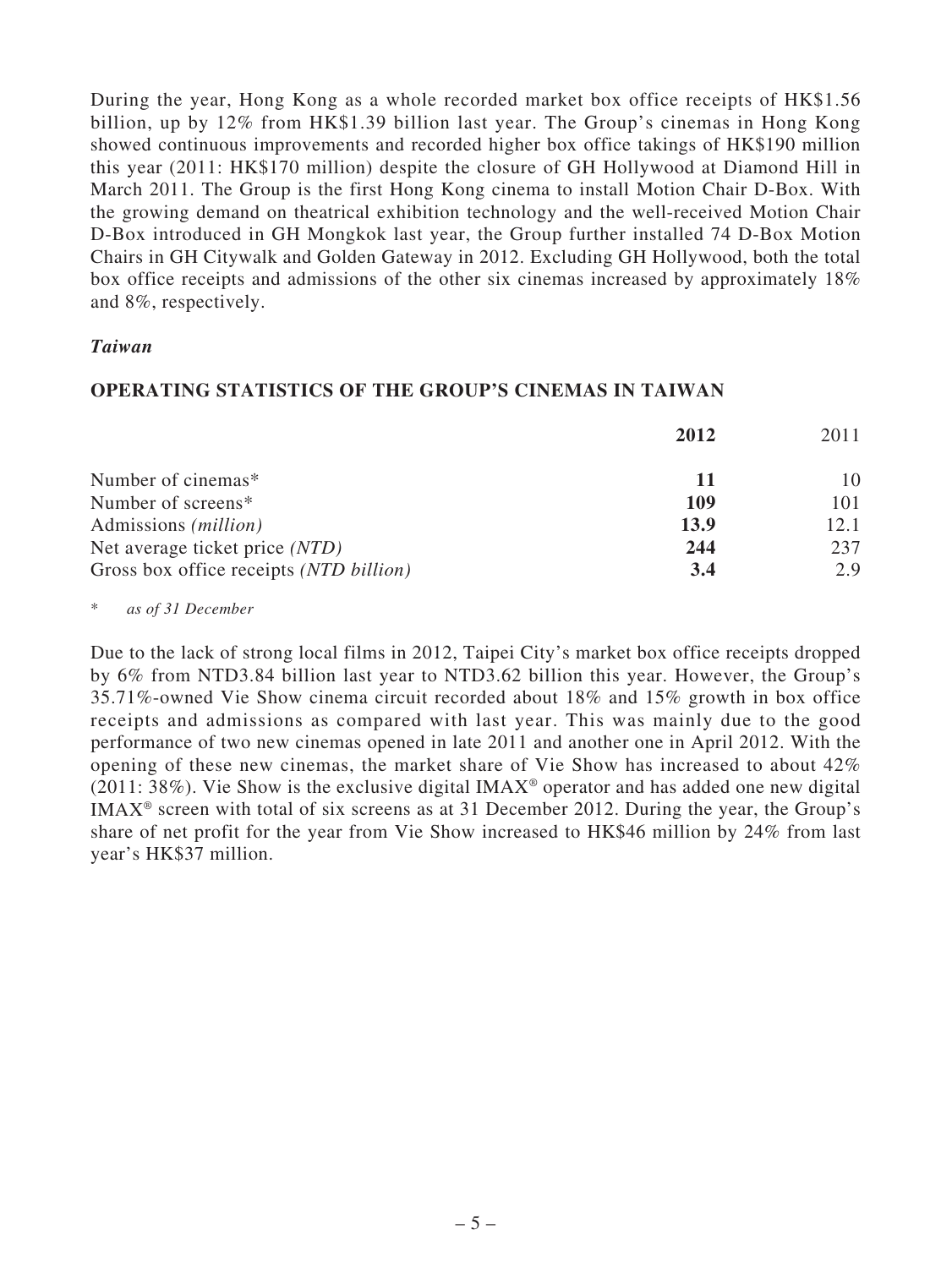### *Singapore*

## **OPERATING STATISTICS OF THE GROUP'S CINEMAS IN SINGAPORE**

|                                         | 2012 | 2011 |
|-----------------------------------------|------|------|
| Number of cinemas*                      | 11   | 10   |
| Number of screens*                      | 87   | 81   |
| Admissions ( <i>million</i> )           | 9.1  | 9.3  |
| Net average ticket price $(S\$ )        | 9.2  | 8.6  |
| Gross box office receipts (S\$ million) | 83   | 80   |

\* *as of 31 December*

Singapore box office receipts totalled S\$194 million in 2012, slightly up from S\$188 million in 2011. The Group's 50%-owned Golden Village cinema circuit maintained its leading position with a market share of 43% by reporting a box office receipts of S\$83 million for the year (2011: S\$80 million). The performance of GV Katong opened in December 2011 exceeded expectation with an average occupancy rate of 40%. In November 2012, the Group opened a new 6-plex at City Square Mall with impressive and innovative design reducing our reliance on manpower. GV City Square is the first cinema with auto-gate entrance in Singapore and the first boothless multiplex and 'Couples Cinema' in South East Asia. During the year, Golden Village also spent approximately S\$5 million to fully upgrade GV Jurong Point and refurbish GV Plaza Singapura to 1st-tier premium cinema. Both cinemas have been performing very well since re-opening, although a temporary closure of GV Jurong Point for renovation from February to April 2012 had some negative impact on the bottom line in short term. Having taken into the consideration of tax credit resulted from settlement of a tax dispute and reversal of tax provisions made in prior years, the Group shared net profit of HK\$51 million for the year, mildly up from HK\$48 million last year.

## **Film & TV Programmes Distribution and Production**

In 2012, the Group's film distribution and production business recorded revenue of HK\$110 million (2011: HK\$160 million). Last year the Group recorded total sales income of HK\$70 million contributed from sale of two Chinese TV drama series 黃金密碼 and 諜戰深海 while there was no new production released in current year. The overall results decreased from last year although the distribution business in Hong Kong, Taiwan and Singapore performed well and generated more profit to the Group in 2012 compared with last year. The Group distributed about 120 films in Mainland China, Hong Kong, Taiwan and Singapore (over 130 films in 2011). The Group's film library of more than 140 films and TV titles with perpetual distribution rights continued to contribute steady licensing income to the Group.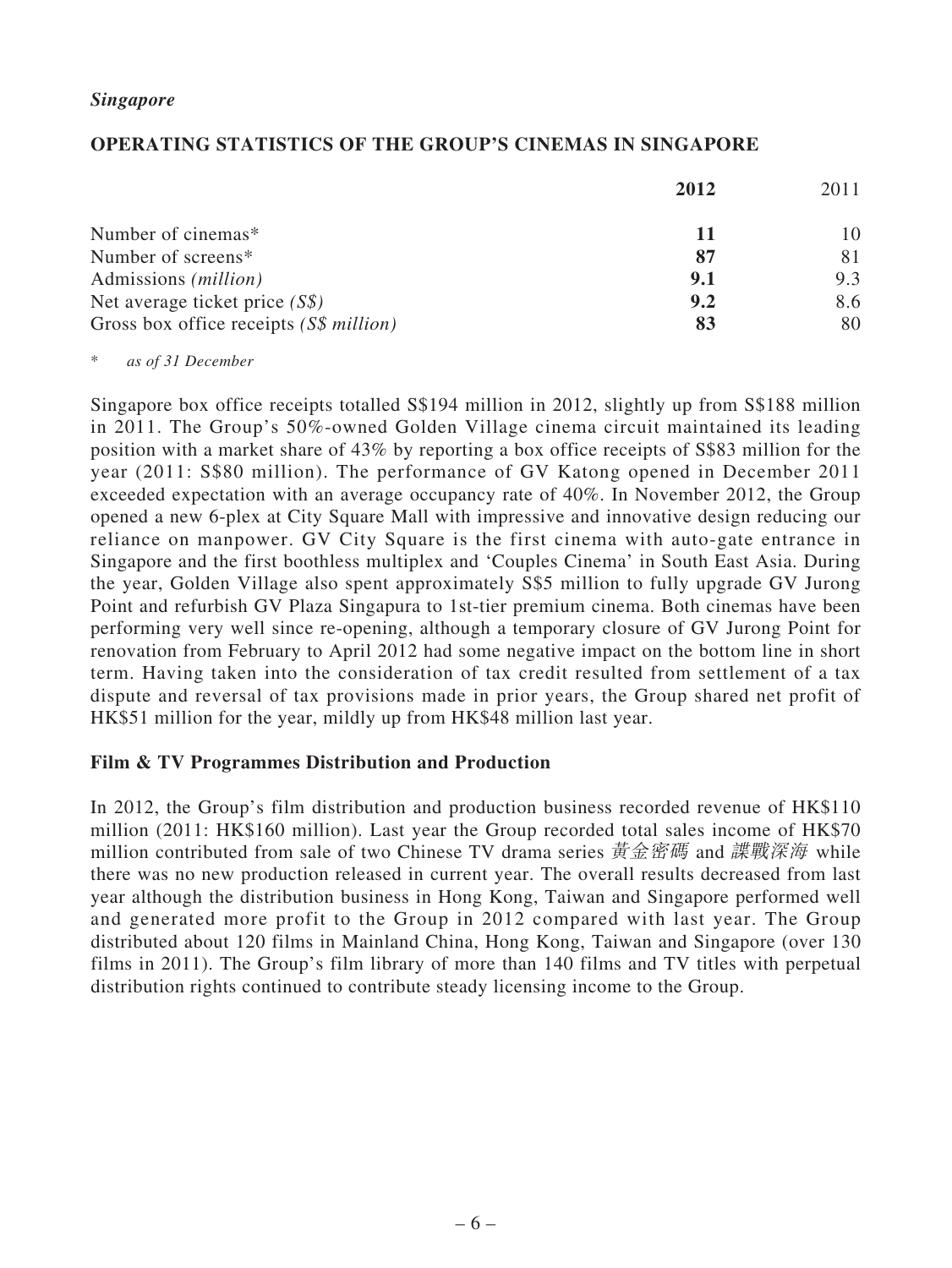## **PROSPECTS**

Looking forward, the Group is optimistic in the film industry of the territories in which we operated, especially in the booming market, Mainland China. In addition to keep forging ahead in establishing cinemas in the Mainland China and pursuing acquisition opportunities to further expand the Group's cinema portfolio in the Asia Pacific region, the Group will continue to streamline and solidify the business operations and stringently control the costs. The Group will use its best endeavours to strengthen and explore both the exhibition and distribution networks in territories with higher market potential and better returns. Coupled with the government encouragement in cultural industry, the success of 3D presentations and the growing demand of high-quality entertainment experience in Mainland China, the Group will focus more on the development of its business in Mainland China.

As of 26 March 2013, the Group operated 42 cinemas with 306 screens in Mainland China and 4 cinemas with 26 screens were in various stages of interior decoration and are in the pipeline for openings. By the end of 2014, the Group expects to operate 78 cinemas with 571 screens in Beijing, Changsha, Changzhou, Chengdu, Chongqing, Dalian, Dongguan, Fushun, Guangzhou, Haining, Hefei, Heyuan, Huizhou, Jiashan, Jinan, Jinhua, Jingdezhen, Linyi, Maanshan, Nanning, Nantong, Shanghai, Shangrao, Shenyang, Shenzhen, Suzhou, Tangshan, Tianjin, Qingdao, Wuhan, Wuhu, Wujiang, Wuxi, Xian, Xining, Xuyi, Yancheng, Yangjiang, Yangquan, Yinchuan, Yingkou and Zhuzhou based on lease agreements signed as of 26 March 2013, although the number may vary due to the actual handover date, the progress of interior decoration, application of relevant licenses and the entering into of new lease agreements during the period.

In Hong Kong, the Group has closed down GH Mongkok in February 2013 upon expiry of the lease, and plans to renovate GH Tsing Yi in the first half year of 2013. The Group will look for new cinema sites in order to maintain its market position of theatre operation in Hong Kong. In Taiwan and Singapore, the Group also plans to renovate 3 existing cinemas with a total of 26 screens in 2013.

In view of the growing demand for Chinese-language films, the Group will continue to expand its distribution and production business. The Group will re-produce the classic film *Fly Me to Polaris* in 2013. This new *Fly Me to Polaris* will adopt the Sony super high resolution 4K digital filming techniques, which is a pioneering attempt in Mainland China. The Group will also seek opportunities to co-operate with Hollywood studios in film production activities and look for good scripts for Chinese language films and TV drama series co-production. The Group has one Chinese TV drama series currently under the early stage of production.

Currently, the Group has strong liquidity and reasonable financial leverage. In order to cope with the rapid expansion, the Group will utilise the available bank loan facilities to finance the cinema projects in Mainland China and other expansion investment opportunities. The management will closely monitor and maintain an optimal gearing structure to limit the risk.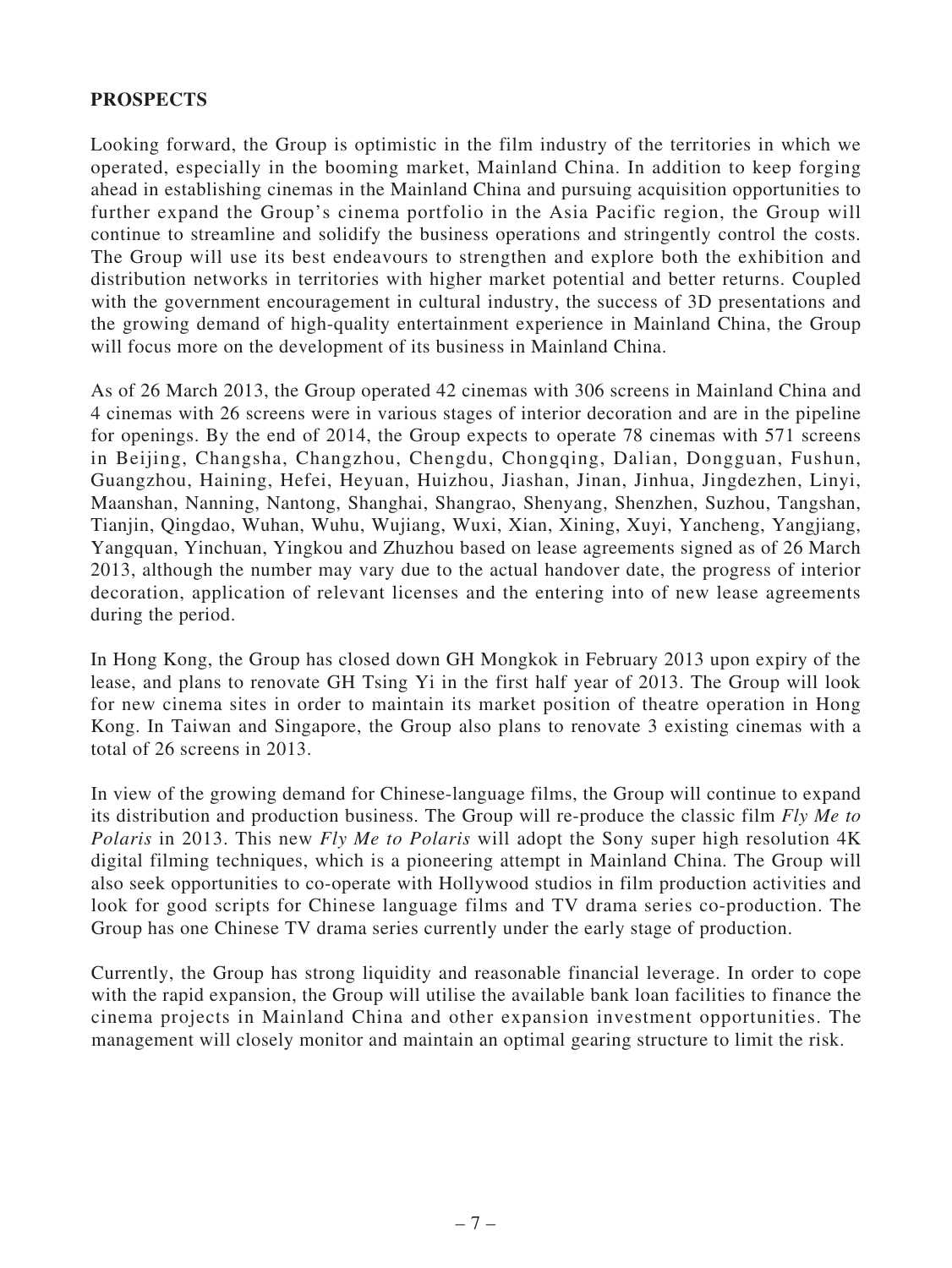# **FINANCIAL RESOURCES AND LIQUIDITY**

As at 31 December 2012, the Group maintained a rich liquid fund with cash balance of approximately HK\$730 million (2011: HK\$710 million) and had net current assets of HK\$160 million (2011: HK\$380 million). The Group's outstanding bank loans totalled HK\$650 million (2011: HK\$500 million). The significant increase in bank loans is to finance the cinema projects in Mainland China. In 2012, the Group spent about HK\$320 million for fixed assets investment of which, approximately HK\$260 million was for the capital expenditure of the cinema projects in Mainland China. As of 31 December 2012, the Group's gearing ratio, calculated on the basis of external borrowings over total assets, was about 23% (2011: 20%). Management will continue to monitor the gearing structure and make adjustments if necessary in light of changes in the Group's development plan and economic conditions.

The Group's assets and liabilities are principally denominated in Hong Kong dollars and Renminbi except for certain assets and liabilities associated with the investments in Singapore and Taiwan. The overseas joint ventures of the Group operate in their local currencies and are subject to minimal exchange risk on their own. While for Hong Kong and Mainland China operations, due to the volatility of the currency market, management decided to maintain a higher level of deposits in Renminbi, thus lowering the exposure to exchange risk. The directors of the Company will continue to assess the exchange risk exposure, and will consider possible hedging measures in order to minimise the risk at reasonable cost. The Group did not have any significant contingent liabilities as of 31 December 2012.

## **EMPLOYEES AND REMUNERATION POLICIES**

As at 31 December 2012, the Group had 1,395 (2011: 1,565) permanent employees. The Group remunerates its employees largely by reference to industry practice. In addition to salaries, commissions and discretionary bonuses, share options are granted to certain employees based on individual merit. The Group also operates a defined contribution retirement benefits scheme under the Mandatory Provident Fund Schemes Ordinance. As at 31 December 2012, there was no forfeited contribution arising from employees leaving the retirement benefit scheme.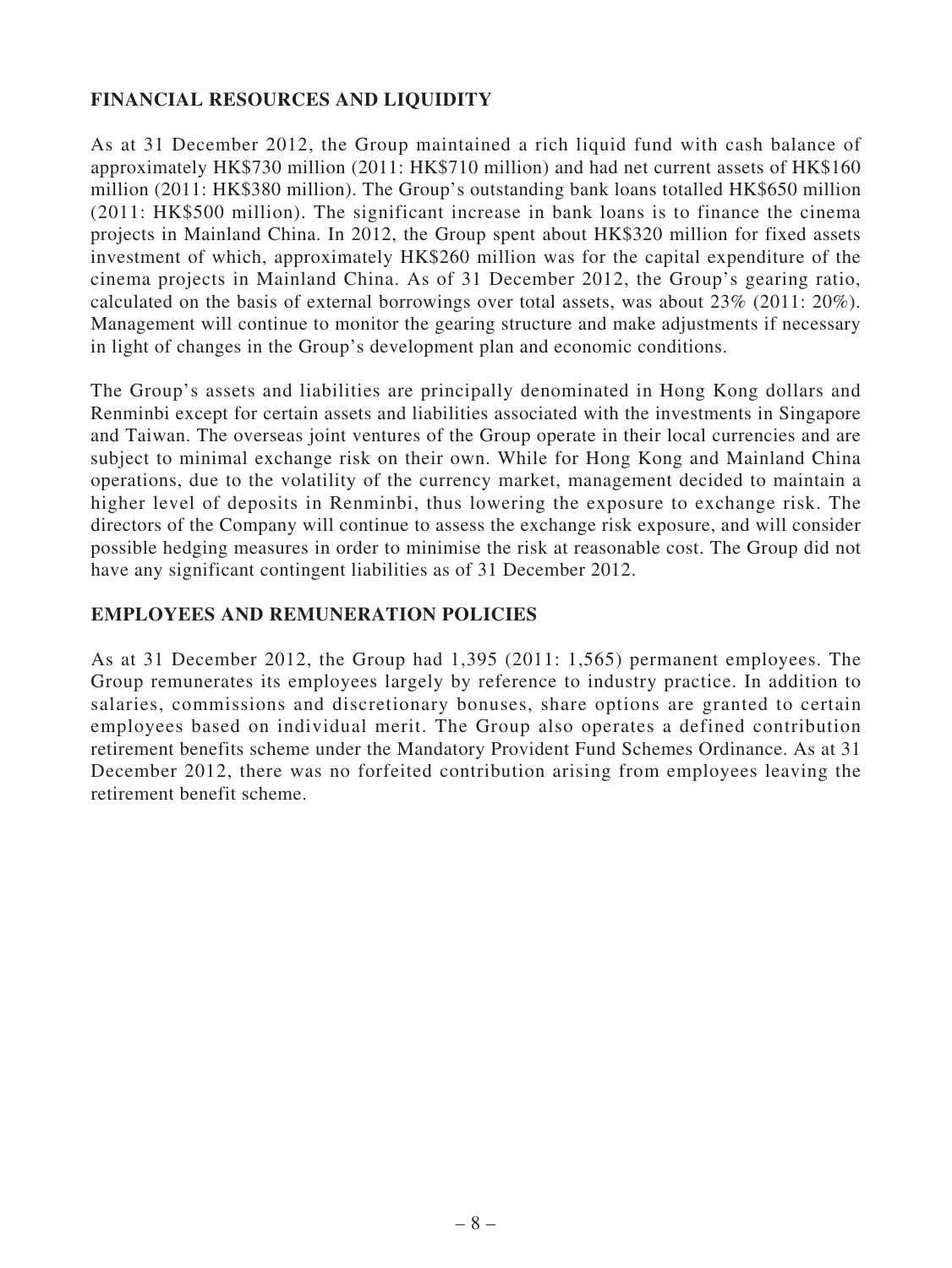## **RESULTS**

The Board (the "Board") of directors (the "Directors" and each a "Director") of Orange Sky Golden Harvest Entertainment (Holdings) Limited (the "Company") is pleased to announce the consolidated results of the Company and its subsidiaries (together, the "Group") for the year ended 31 December 2012 together with the comparative figures. These results have been reviewed by the auditors and the audit committee of the Company (the "Audit Committee") and the figures have been compared by the Company's auditors, KPMG, Certified Public Accountants, to the amounts set out in the Group's consolidated financial statements for the year and the amounts were found to be in agreement.

### **CONSOLIDATED INCOME STATEMENT**

*For the year ended 31 December 2012*

|                                                                                                                                        | <b>Note</b>    | 2012<br><b>HK\$'000</b>                                  | 2011<br>HK\$'000                                         |
|----------------------------------------------------------------------------------------------------------------------------------------|----------------|----------------------------------------------------------|----------------------------------------------------------|
| <b>Turnover</b>                                                                                                                        | $\overline{2}$ | 1,591,971                                                | 1,369,562                                                |
| Cost of sales                                                                                                                          |                | (643,990)                                                | (576, 287)                                               |
| <b>Gross profit</b>                                                                                                                    |                | 947,981                                                  | 793,275                                                  |
| Other revenue<br>Other net income<br>Selling and distribution costs<br>General and administrative expenses<br>Other operating expenses | 3(c)           | 38,989<br>25,156<br>(762, 251)<br>(114, 376)<br>(9, 436) | 26,137<br>58,936<br>(612,002)<br>(103, 162)<br>(26, 624) |
| <b>Profit from operations</b>                                                                                                          |                | 126,063                                                  | 136,560                                                  |
| Finance costs<br>Share of loss of an associate                                                                                         | 3(a)           | (26, 877)<br>(449)                                       | (19, 126)                                                |
| <b>Profit before taxation</b>                                                                                                          | $\mathfrak{Z}$ | 98,737                                                   | 117,434                                                  |
| Income tax                                                                                                                             | $\overline{4}$ | (1,033)                                                  | (22, 563)                                                |
| <b>Profit for the year</b>                                                                                                             |                | 97,704                                                   | 94,871                                                   |
| <b>Attributable to:</b>                                                                                                                |                |                                                          |                                                          |
| Equity holders of the Company<br>Non-controlling interests                                                                             |                | 95,987<br>1,717                                          | 95,943<br>(1,072)                                        |
| Profit for the year                                                                                                                    |                | 97,704                                                   | 94,871                                                   |
| <b>Earnings per share</b>                                                                                                              | 5              |                                                          |                                                          |
| <b>Basic</b>                                                                                                                           |                | 3.58 cents                                               | 3.64 cents                                               |
| Diluted                                                                                                                                |                | <b>3.58 cents</b>                                        | $3.63$ cents                                             |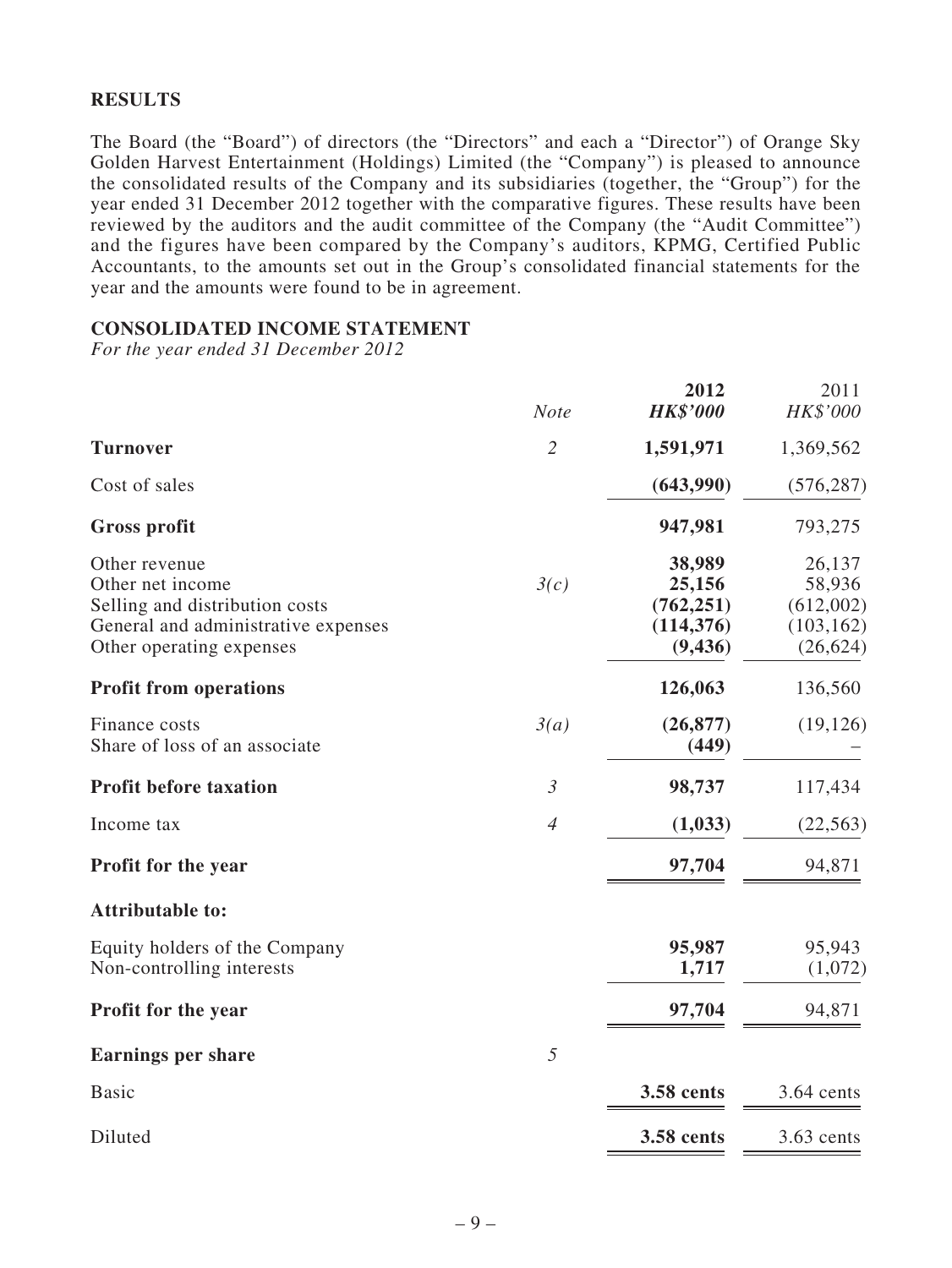# **CONSOLIDATED STATEMENT OF COMPREHENSIVE INCOME**

*For the year ended 31 December 2012*

|                                                                    | 2012<br><b>HK\$'000</b> | 2011<br>HK\$'000 |
|--------------------------------------------------------------------|-------------------------|------------------|
| Profit for the year                                                | 97,704                  | 94,871           |
| Other comprehensive income for the year:                           |                         |                  |
| Exchange differences on translation of financial<br>statements of: |                         |                  |
| Overseas subsidiaries                                              | 6,467                   | 14,703           |
| Overseas jointly controlled entities                               | 17,328                  | (7, 544)         |
|                                                                    | 23,795                  | 7,159            |
| Available-for-sale equity securities:                              |                         |                  |
| Deficit on revaluation                                             |                         | (20, 526)        |
| Impairment losses recognised                                       |                         | 20,526           |
| Net movement in the fair value reserve                             |                         |                  |
| Total comprehensive income for the year                            | 121,499                 | 102,030          |
| Total comprehensive income attributable to:                        |                         |                  |
| Equity holders of the Company                                      | 119,639                 | 102,857          |
| Non-controlling interests                                          | 1,860                   | (827)            |
| Total comprehensive income for the year                            | 121,499                 | 102,030          |

*Note:* There is no tax effect relating to the above components of comprehensive income.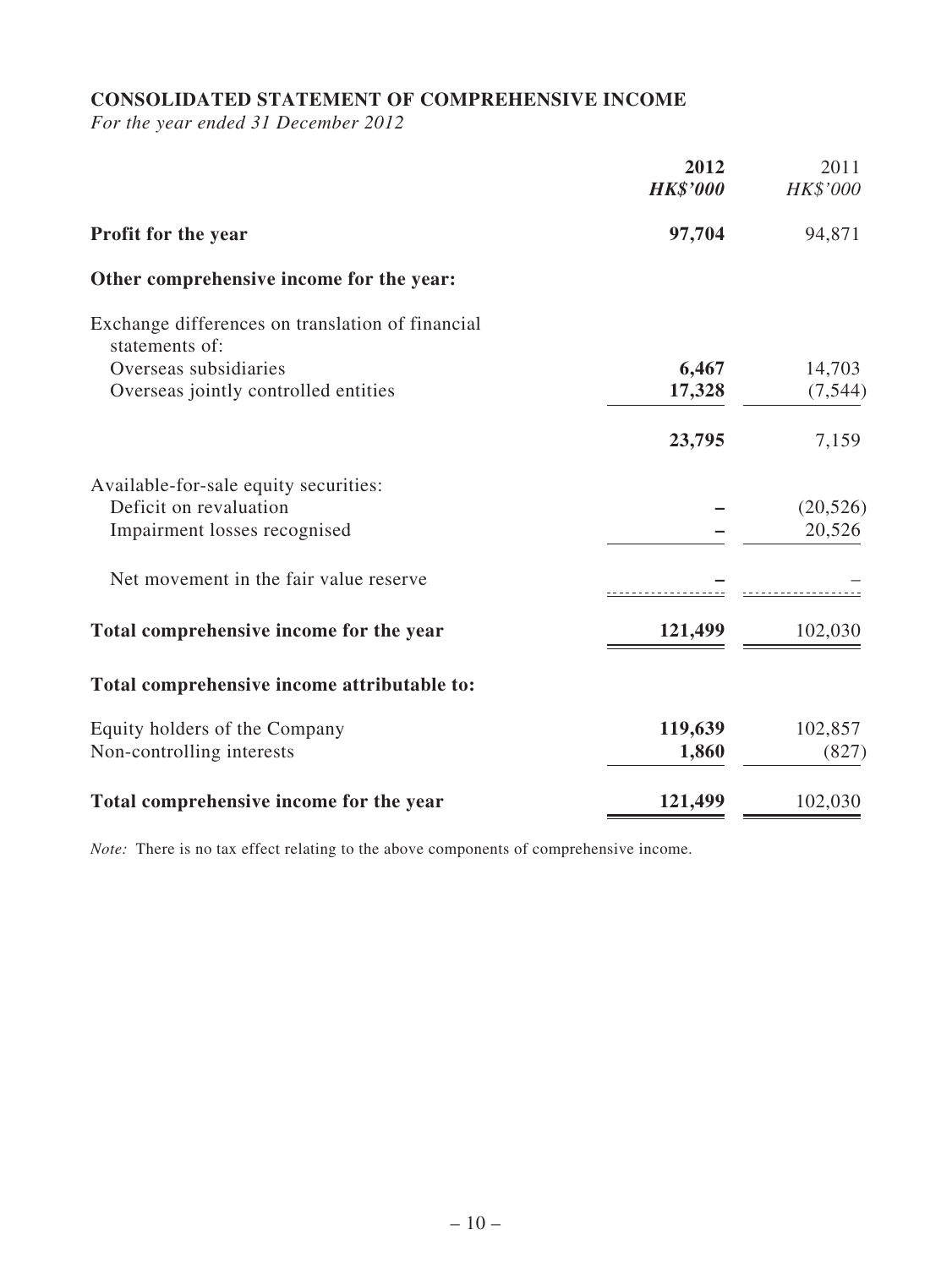# **CONSOLIDATED STATEMENT OF FINANCIAL POSITION**

*At 31 December 2012*

|                                              | <b>Note</b> | 2012<br><b>HK\$'000</b> | 2011<br>HK\$'000 |
|----------------------------------------------|-------------|-------------------------|------------------|
| <b>Non-current assets</b>                    |             |                         |                  |
| Fixed assets<br>Interest in an associate     |             | 1,413,351<br>6,876      | 1,206,446        |
| Available-for-sale equity securities         |             |                         | 149              |
| Prepaid rental                               |             | 74,840                  | 28,472           |
| Club memberships                             |             | 2,490                   | 2,490            |
| Rental and other deposits                    |             | 119,046                 | 106,631          |
| Trademark                                    |             | 79,785                  | 79,785           |
| Goodwill                                     |             | 73,658                  | 73,658           |
| Deferred tax assets                          |             | 22,547                  | 7,335            |
| Pledged bank deposits                        |             | 69,296                  | 48,010           |
|                                              |             | 1,861,889               | 1,552,976        |
| <b>Current assets</b>                        |             |                         |                  |
| Inventories                                  |             | 5,789                   | 6,137            |
| Available-for-sale equity securities         |             |                         | 20,000           |
| Film rights                                  |             | 59,081                  | 68,640           |
| Trade receivables                            | 6           | 111,418                 | 84,226           |
| Other receivables, deposits and prepayments  |             | 156,159                 | 133,043          |
| Amounts due from jointly controlled entities |             | 1,119                   | 200              |
| Deposits and cash                            |             | 729,261                 | 705,664          |
|                                              |             | 1,062,827               | 1,017,910        |
| <b>Current liabilities</b>                   |             |                         |                  |
| <b>Bank</b> loans                            |             | 323,204                 | 127,252          |
| Trade payables                               | 7           | 165,647                 | 120,205          |
| Other payables and accrued charges           |             | 211,671                 | 205,920          |
| Deferred revenue                             |             | 178,439                 | 153,199          |
| Obligations under finance lease              |             | 4,905                   |                  |
| Taxation payable                             |             | 21,221                  | 29,778           |
|                                              |             | 905,087                 | 636,354          |
| <b>Net current assets</b>                    |             | 157,740                 | 381,556          |
| <b>Total assets less current liabilities</b> |             | 2,019,629               | 1,934,532        |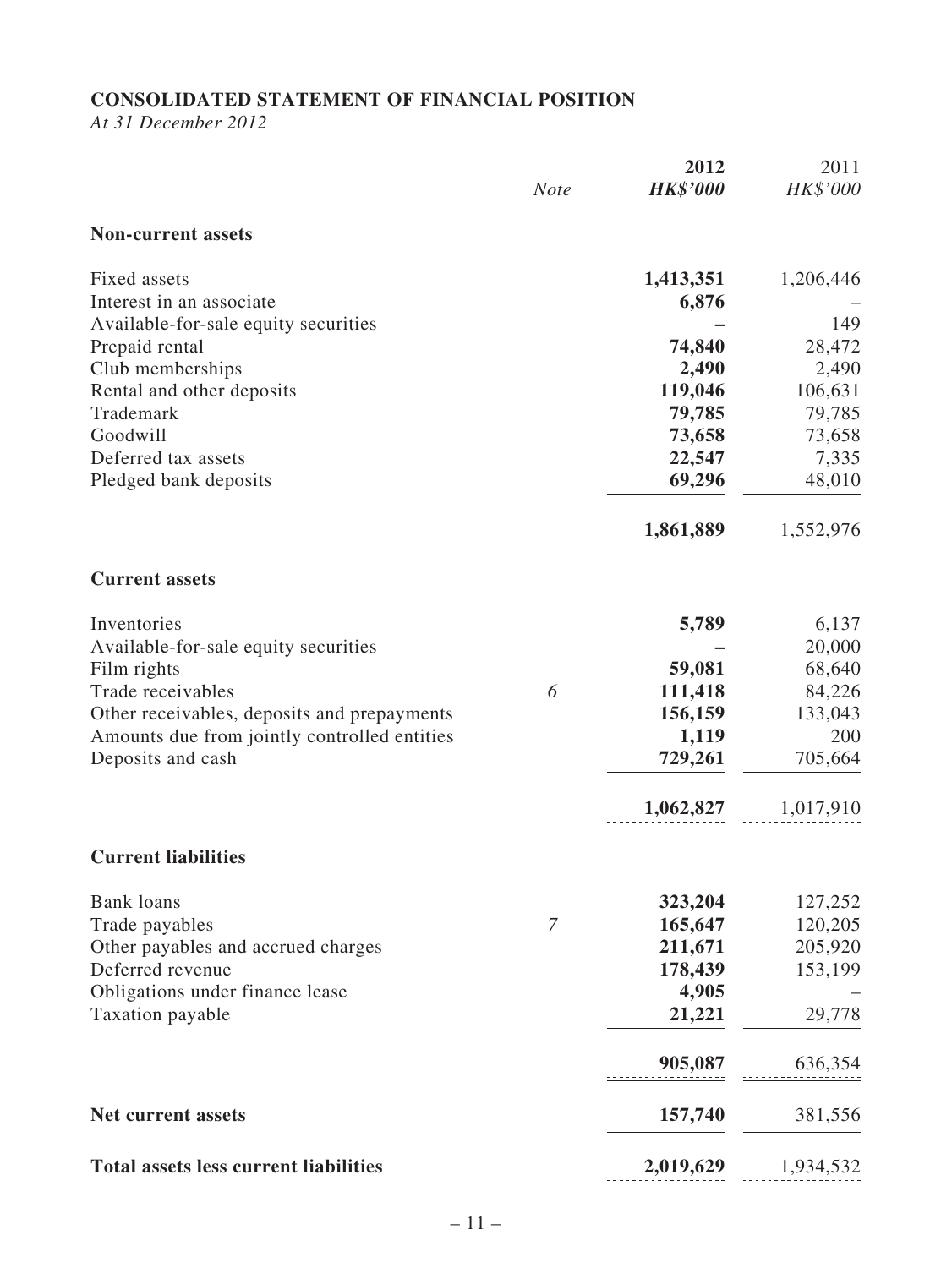|                                                             | <b>Note</b> | 2012<br><b>HK\$'000</b> | 2011<br>HK\$'000 |
|-------------------------------------------------------------|-------------|-------------------------|------------------|
| <b>Non-current liabilities</b>                              |             |                         |                  |
| <b>Bank loans</b>                                           |             | 325,354                 | 376,345          |
| Deposits received                                           |             | 8,830                   | 9,891            |
| Obligations under finance lease<br>Deferred tax liabilities |             | 12,356<br>28,478        | 24,713           |
|                                                             |             | 375,018                 | 410,949          |
| <b>NET ASSETS</b>                                           |             | 1,644,611               | 1,523,583        |
| <b>CAPITAL AND RESERVES</b>                                 |             |                         |                  |
| Share capital                                               |             | 267,982                 | 268,419          |
| Reserves                                                    |             | 1,366,111               | 1,245,425        |
| Total equity attributable to equity holders of              |             |                         |                  |
| the Company                                                 |             | 1,634,093               | 1,513,844        |
| <b>Non-controlling interests</b>                            |             | 10,518                  | 9,739            |
| <b>TOTAL EQUITY</b>                                         |             | 1,644,611               | 1,523,583        |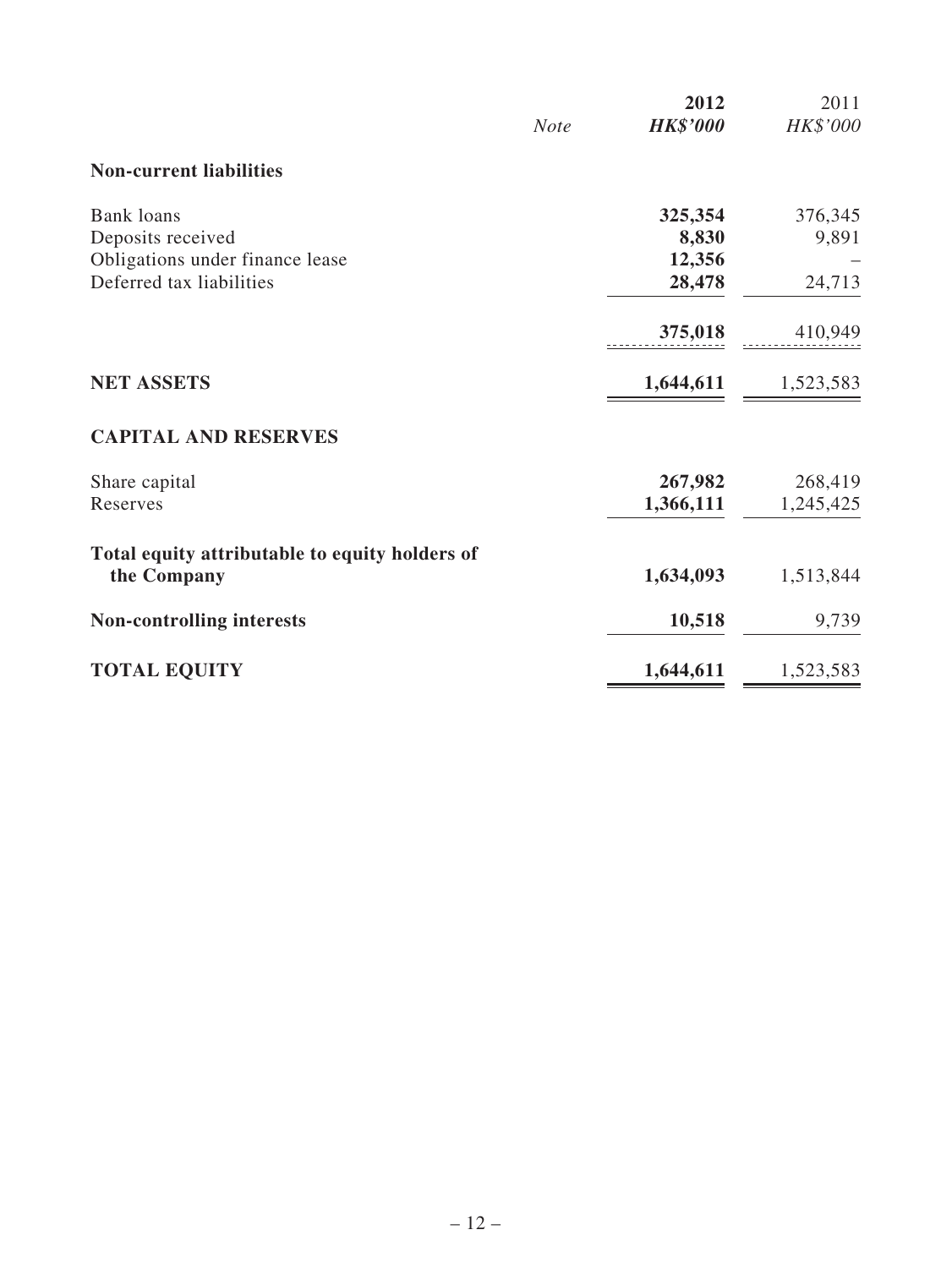## **NOTES TO THE FINANCIAL STATEMENTS**

### **1 STATEMENT OF COMPLIANCE**

#### **(i) Basis of preparation**

The financial results set out in the announcement do not constitute the Group's statutory financial statements for the year ended 31 December 2012, but are extracted from those financial statements.

The financial statements have been prepared in accordance with all applicable Hong Kong Financial Reporting Standards ("HKFRSs"), which collective term includes all applicable individual HKFRSs, Hong Kong Accounting Standards ("HKASs") and Interpretations issued by the Hong Kong Institute of Certified Public Accountants ("HKICPA"), accounting principles generally accepted in Hong Kong and the disclosure requirements of the Hong Kong Companies Ordinance. The financial statements also comply with the applicable disclosure provisions of the Rules Governing the Listing of Securities on The Stock Exchange of Hong Kong Limited (the "Listing Rules").

#### **(ii) Changes in accounting policies**

The HKICPA has issued several amendments to HKFRSs that are first effective for the current accounting period of the Group and the Company. None of the amendments are relevant to the financial statements.

The Group has not applied any new standard or interpretation that is not yet effective for the current accounting period.

#### **2 SEGMENT REPORTING**

The Group manages its businesses by geography. In a manner consistent with the way in which information is reported internally to the Group's most senior executive management for the purposes of resources allocation and performance assessment, the Group has presented the following reportable segments. No operating segments have been aggregated to form the reportable segments, which are as follows:

- Hong Kong
- Mainland China
- **Taiwan**
- — Singapore

The results of the Group's revenue from external customers for entities located in Hong Kong, Mainland China, Taiwan and Singapore are set out in the table below.

Each of the above reportable segments primarily derive their revenue from film exhibition, film and video distribution, film and television programme production, provision of advertising and consultancy services. For the purposes of assessing segment performance and allocating resources between segments, the Group's senior executive management monitors the revenue and results attributable to each reportable segment on the following bases: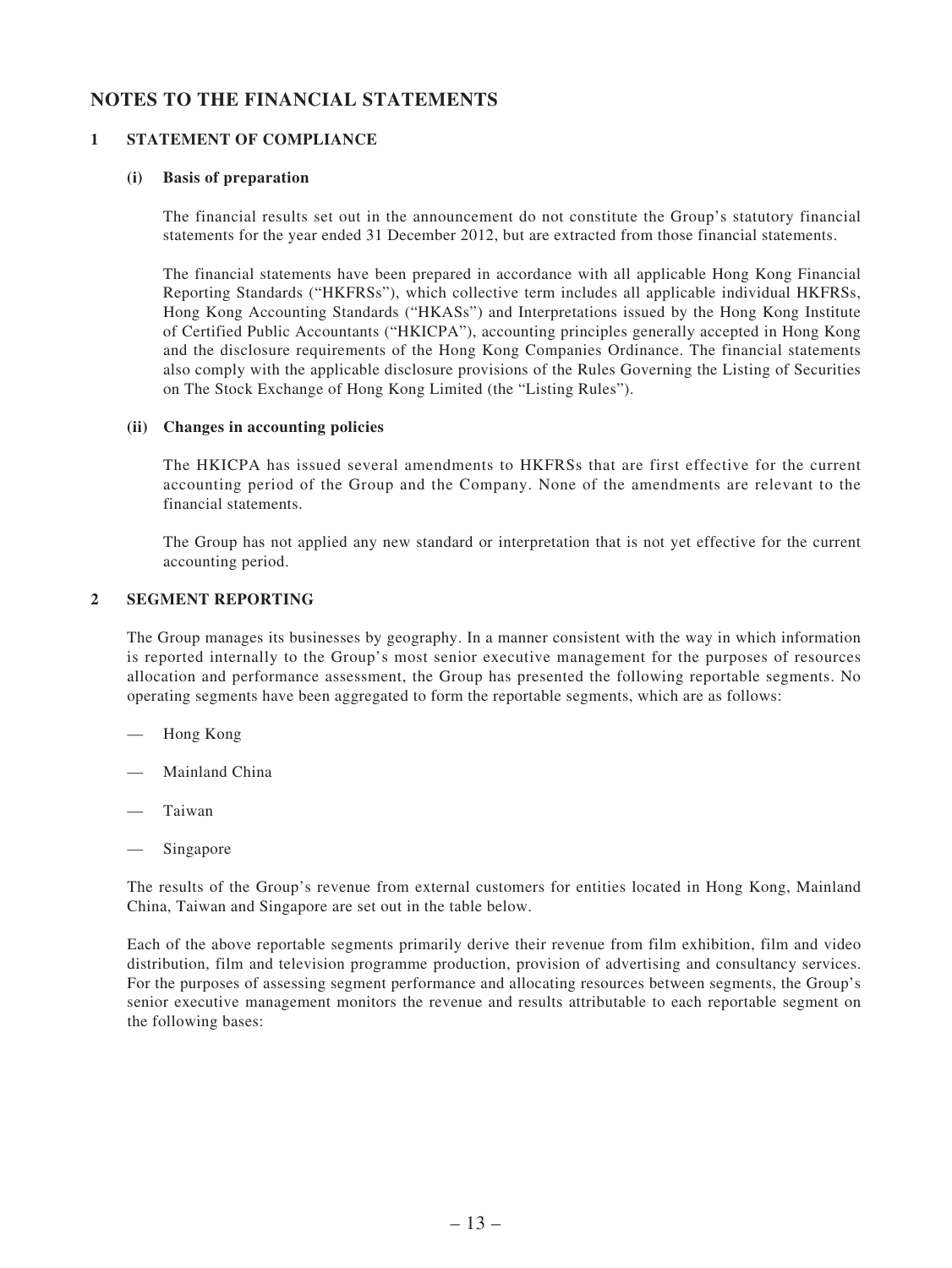#### **Segment revenue and results**

Revenue is allocated to the reporting segment based on the local entities' location of external customers. Expenses are allocated to the reportable segments with reference to sales generated by those segments and the expenses incurred by those geographical locations or which otherwise arise from the depreciation and amortisation of assets attributable to those segments.

The measure used for reporting segment profit is operating profit after tax.

In addition to receiving segment information concerning operating profit after tax, management is provided with segment information concerning revenue.

Management evaluates performance primarily based on operating profit including the proportionate consolidated results of jointly controlled entities of each segment. Intra-segment pricing is generally determined at arm's length basis.

Segment information regarding the Group's revenue and results by geographical market is presented below:

|                                           | <b>Hong Kong</b>        |                  | <b>Mainland China</b>   |                  | Taiwan                  |                  |                         | Singapore        |                         | Consolidated                   |  |
|-------------------------------------------|-------------------------|------------------|-------------------------|------------------|-------------------------|------------------|-------------------------|------------------|-------------------------|--------------------------------|--|
|                                           | 2012<br><b>HK\$'000</b> | 2011<br>HK\$'000 | 2012<br><b>HK\$'000</b> | 2011<br>HK\$'000 | 2012<br><b>HK\$'000</b> | 2011<br>HK\$'000 | 2012<br><b>HK\$'000</b> | 2011<br>HK\$'000 | 2012<br><b>HK\$'000</b> | 2011<br>HK\$'000               |  |
| Segment revenue                           |                         |                  |                         |                  |                         |                  |                         |                  |                         |                                |  |
| Revenue from external customers           |                         |                  |                         |                  |                         |                  |                         |                  |                         |                                |  |
| $-$ Exhibition                            | 223,492                 | 201,300          | 524,773                 | 328,309          | 430,096                 | 369,114          | 362,981                 | 349,765          | 1,541,342               | 1,248,488                      |  |
| - Distribution and production             | 73,529                  | 57,681           | 6,120                   | 87,307           | 11,801                  | 4,057            | 14,917                  | 12,848           | 106,367                 | 161,893                        |  |
| $-$ Corporate                             | 2,314                   | 2,127            | $\overline{a}$          |                  |                         |                  |                         | ÷,               | 2,314                   | 2,127                          |  |
| Reportable segment revenue                | 299,335                 | 261,108          | 530,893                 | 415,616          | 441,897                 | 373,171          | 377,898                 | 362,613          | 1,650,023               | 1,412,508                      |  |
| Reportable segment profit                 | 37,482<br>-------       | 14,000<br>.      | 3,863<br>$- - - - - -$  | 27,832<br>.      | 46,419<br>------        | 36,601<br>------ | 55,140<br>.             | 50,247<br>------ | 142,904<br>-------      | 128,680<br><u> - - - - - -</u> |  |
| <b>Reconciliation - Revenue</b>           |                         |                  |                         |                  |                         |                  |                         |                  |                         |                                |  |
| Reportable segment revenue                |                         |                  |                         |                  |                         |                  |                         |                  | 1,650,023               | 1,412,508                      |  |
| Elimination of intra-segmental revenue    |                         |                  |                         |                  |                         |                  |                         |                  | (20, 014)               | (13,990)                       |  |
| Others                                    |                         |                  |                         |                  |                         |                  |                         |                  | (38, 038)               | (28,956)                       |  |
|                                           |                         |                  |                         |                  |                         |                  |                         |                  |                         |                                |  |
|                                           |                         |                  |                         |                  |                         |                  |                         |                  | 1,591,971               | 1,369,562                      |  |
| Reconciliation - Profit before taxation   |                         |                  |                         |                  |                         |                  |                         |                  |                         |                                |  |
| Reportable profit from external customers |                         |                  |                         |                  |                         |                  |                         |                  | 142,904                 | 128,680                        |  |
| Unallocated operating expenses, net       |                         |                  |                         |                  |                         |                  |                         |                  | (46, 917)               | (32, 737)                      |  |
| Non-controlling interests                 |                         |                  |                         |                  |                         |                  |                         |                  | 1,717                   | (1,072)                        |  |
| Income tax                                |                         |                  |                         |                  |                         |                  |                         |                  | 1,033                   | 22,563                         |  |
| <b>Profit before taxation</b>             |                         |                  |                         |                  |                         |                  |                         |                  | 98,737                  | 117,434                        |  |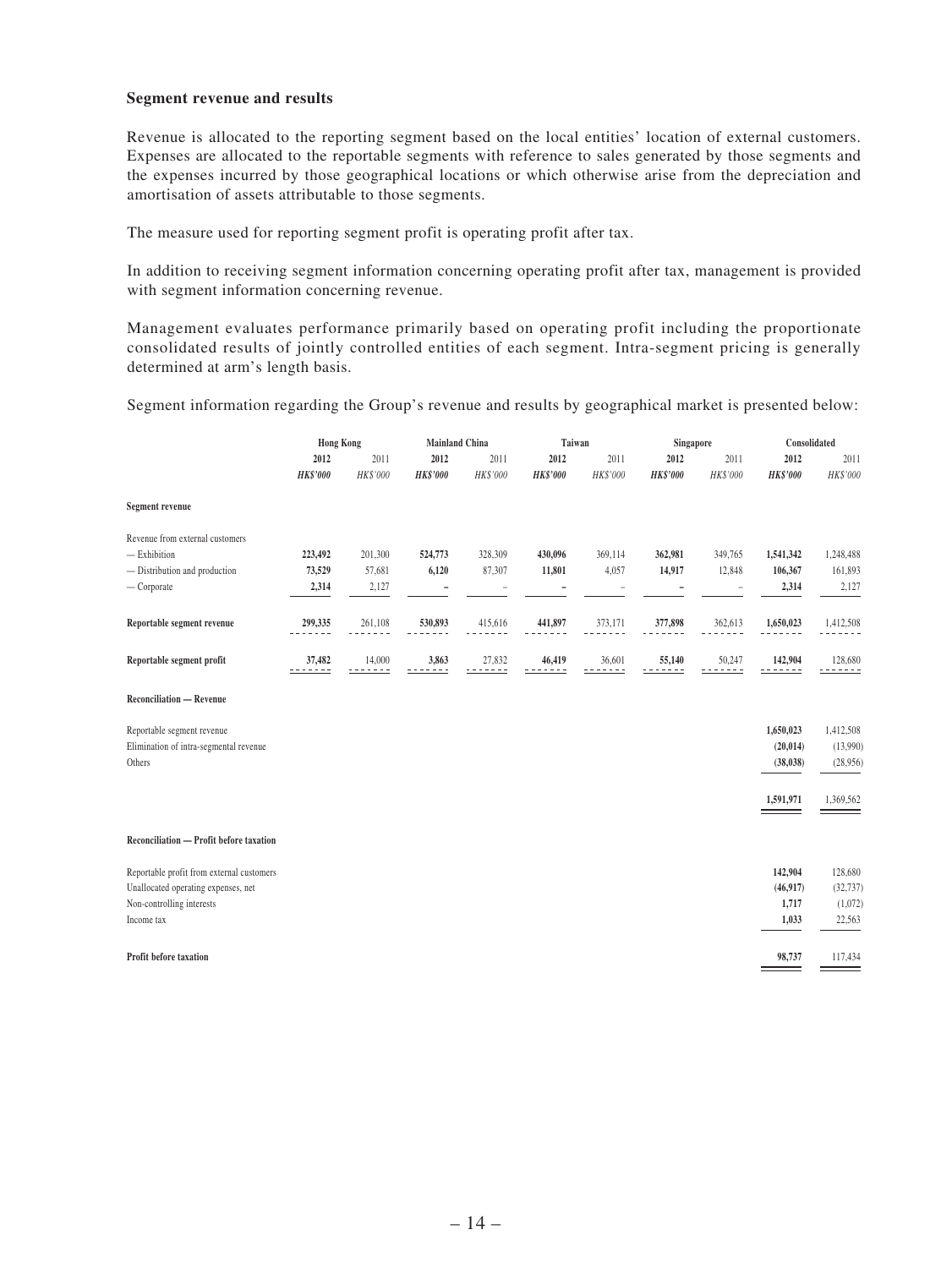### **3 PROFIT BEFORE TAXATION**

Profit before taxation is arrived at after charging/(crediting):

|     |                                                                        | 2012<br><b>HK\$'000</b> | 2011<br>HK\$'000 |
|-----|------------------------------------------------------------------------|-------------------------|------------------|
| (a) | <b>Finance costs</b>                                                   |                         |                  |
|     | Interest on bank loans wholly repayable                                |                         |                  |
|     | — within five years                                                    | 19,236                  | 9,567            |
|     | — after five years                                                     | 15,818                  | 7,577            |
|     |                                                                        | 35,054                  | 17,144           |
|     | Interest on convertible notes                                          |                         | 155              |
|     | Finance charges on obligations under finance lease                     | 494                     |                  |
|     | Other ancillary borrowing costs                                        | 4,329                   | 1,827            |
|     | Total finance costs on financial liabilities not at fair value through |                         |                  |
|     | profit or loss                                                         | 39,877                  | 19,126           |
|     | Less: Finance costs capitalised into fixed assets*                     | (13,000)                |                  |
|     |                                                                        | 26,877                  | 19,126           |

\* The finance costs have been capitalised at rates ranging from 5.25% to 8.46% per annum (2011: Nil).

|     |                                                                | 2012            | 2011            |
|-----|----------------------------------------------------------------|-----------------|-----------------|
|     |                                                                | <b>HK\$'000</b> | <b>HK\$'000</b> |
| (b) | Other items                                                    |                 |                 |
|     | Cost of inventories                                            | 47,231          | 40,606          |
|     | Cost of services provided                                      | 559,563         | 474,014         |
|     | Depreciation of fixed assets                                   | 126,539         | 96,798          |
|     | Amortisation of film rights                                    | 37,196          | 61,667          |
|     | Auditors' remuneration                                         | 3,455           | 4,369           |
|     | Operating lease charges in respect of land and buildings       |                 |                 |
|     | - minimum lease payments                                       | 213,861         | 176,902         |
|     | — contingent rentals                                           | 46,059          | 38,329          |
|     | Impairment losses on available-for-sale equity securities      |                 | 20,526          |
|     | Fair value loss on a financial derivative instrument           |                 | 246             |
|     | Loss on disposals of property, plant and equipment             | 3,364           | 3,749           |
|     | Gain on disposals of available-for-sale equity securities, net | (7, 911)        | (28, 484)       |
|     | Rental income less direct outgoings                            | (25, 824)       | (16, 861)       |
|     | Dividend income from a listed investment                       | (566)           | (330)           |

### **(c) Other net income**

During the year ended 31 December 2012, the Group reached agreement with a contractor in respect of compensation for delay in construction progress together with punitive damages relating to cinemas in Mainland China. In addition to reimbursement of expenses of  $HK$28,870,000$  (2011: HK\$46,030,000), an amount of HK\$12,491,000 (2011: HK\$15,021,000) representing punitive damages was recorded as other net income for the year ended 31 December 2012.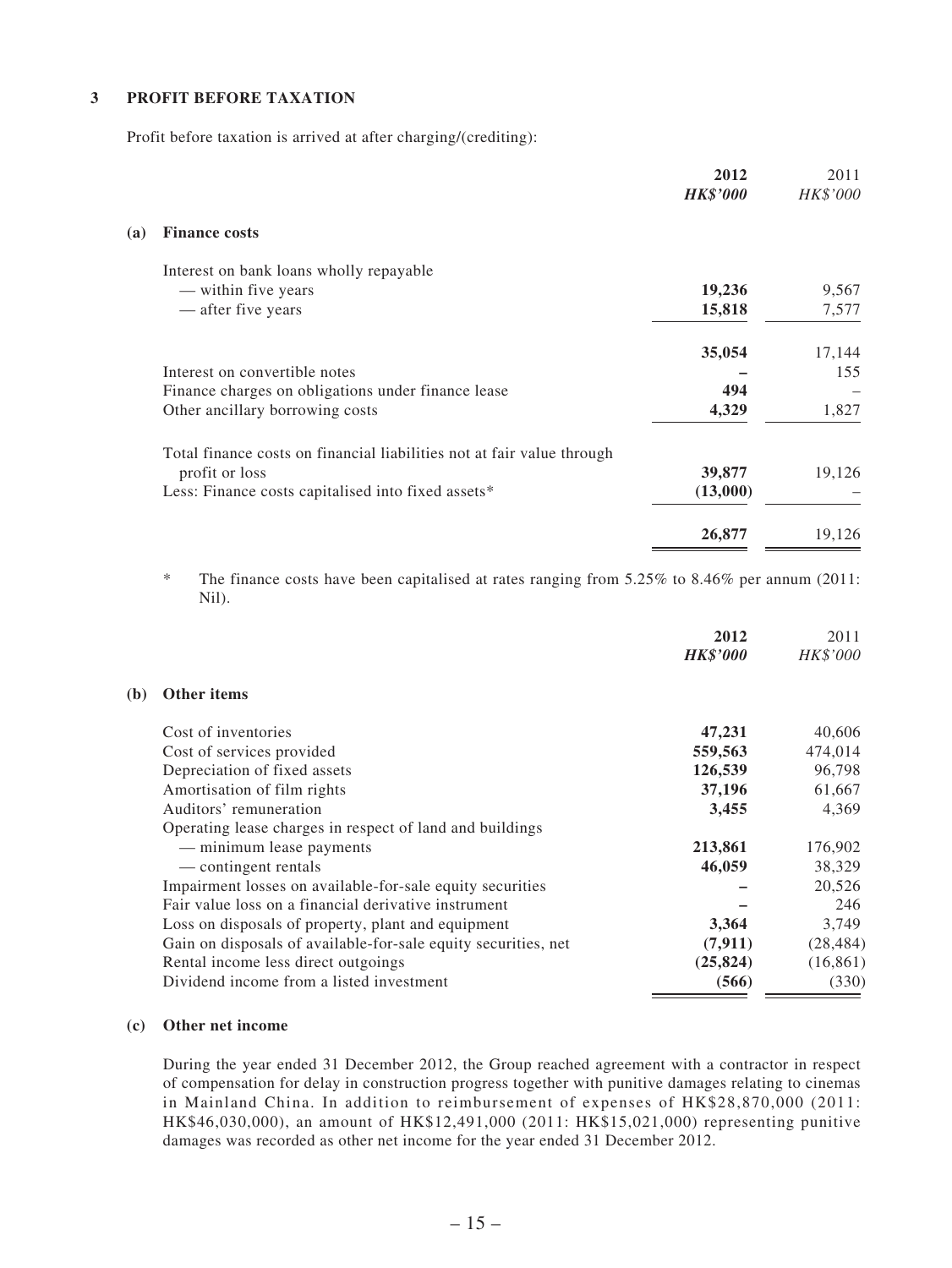### **4 INCOME TAX IN THE CONSOLIDATED INCOME STATEMENT**

Taxation in the consolidated income statement represents:

|                                                                         | 2012<br><b>HK\$'000</b> | 2011<br>HK\$'000 |
|-------------------------------------------------------------------------|-------------------------|------------------|
| The Group                                                               |                         |                  |
| <b>Current income tax</b>                                               |                         |                  |
| Provision for overseas tax<br>Over-provision in respect of prior years  | 3,392<br>(1,796)        | 5,978<br>(251)   |
|                                                                         | 1,596                   | 5,727            |
| Deferred tax - overseas                                                 |                         |                  |
| Reversal of temporary differences                                       | (11,123)                | $(171)$          |
|                                                                         |                         | $(9,527)$ 5,556  |
| Jointly controlled entities                                             |                         |                  |
| <b>Current income tax</b>                                               |                         |                  |
| Provision for overseas tax<br>Over-provision in respect of prior years* | 18,772<br>(7,070)       | 16,428<br>(707)  |
|                                                                         | 11,702                  | 15,721           |
| Deferred tax - overseas                                                 |                         |                  |
| Origination and reversal of temporary differences                       | (1,142)                 | 1,286            |
|                                                                         | 10,560<br>-----------   | 17,007           |
|                                                                         | 1,033                   | 22,563           |
|                                                                         |                         |                  |

\* During the year ended 31 December 2012, the tax credit principally related to settlement of a tax dispute and reversal of provisions made in prior periods due to the retrospective application of new tax legislation in Singapore.

No provision has been made for Hong Kong Profits Tax as the tax losses brought forward from previous years exceed the estimated assessable profits for the year (2011: HK\$Nil).

Taxation for overseas subsidiaries and jointly controlled entities is charged at the appropriate current rates of taxation ruling in the relevant jurisdictions.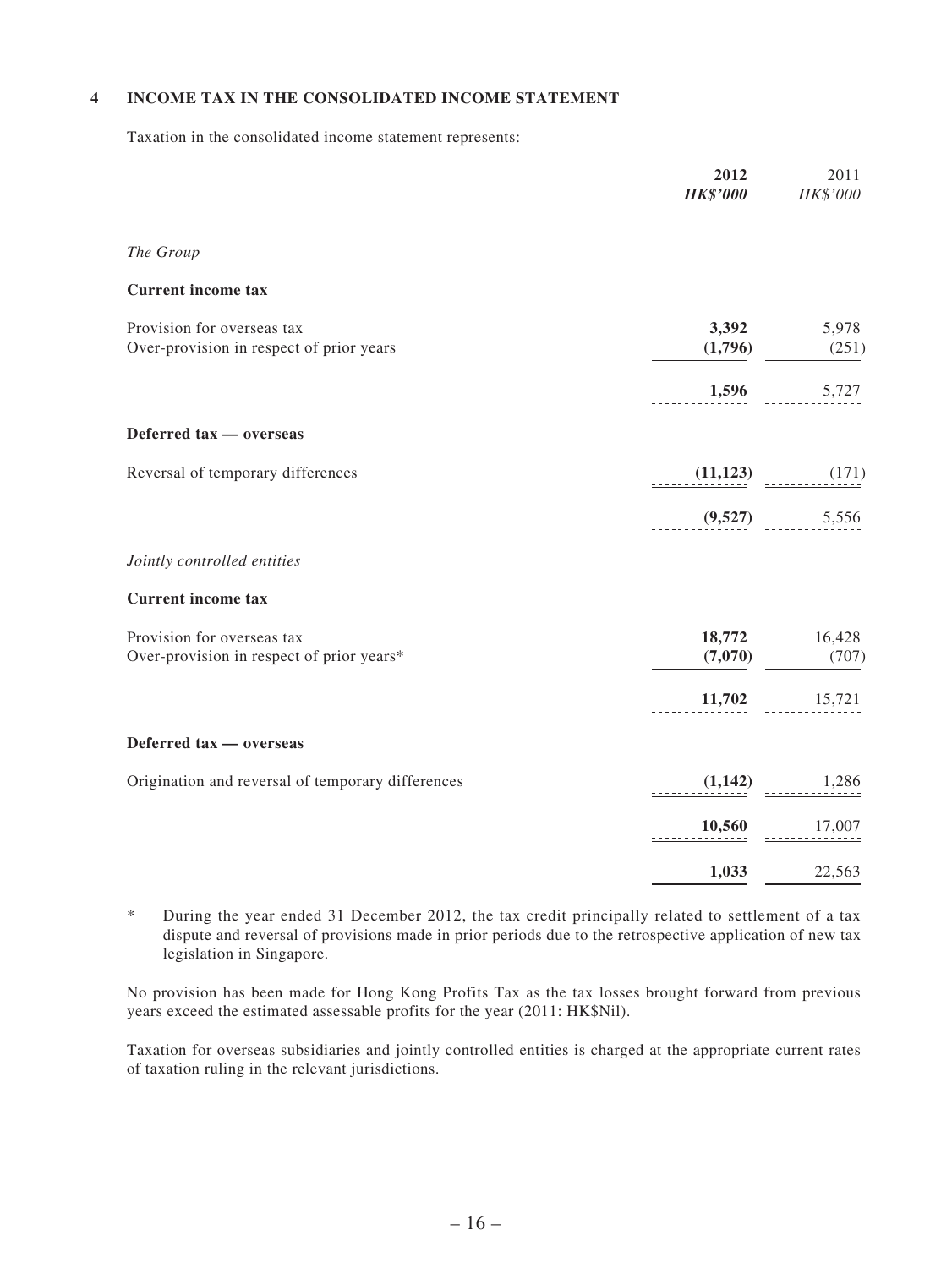### **5 EARNINGS PER SHARE**

#### **(a) Basic earnings per share**

The calculation of basic earnings per share is based on the profit attributable to equity holders of the Company of HK\$95,987,000 (2011: HK\$95,943,000) and the weighted average number of ordinary shares of 2,680,372,144 (2011: 2,634,942,987), in issue during the year, calculated as follows:

*Weighted average number of ordinary shares (basic and diluted)*

|                                                                     | 2012          | 2011          |
|---------------------------------------------------------------------|---------------|---------------|
| Issued ordinary shares at 1 January                                 | 2,684,194,248 | 2,543,739,900 |
| Effect of convertible notes converted                               |               | 93,041,484    |
| Effect of shares repurchased                                        | (3,822,104)   | (1,838,397)   |
| Weighted average number of ordinary shares (basic) at 31 December   | 2,680,372,144 | 2,634,942,987 |
| Effect of conversion of convertible notes                           |               | 14,848,601    |
| Effect of deemed issue of shares under the Company's share          |               |               |
| option scheme                                                       |               | 16,937        |
| Weighted average number of ordinary shares (diluted) at 31 December | 2,680,372,144 | 2,649,808,525 |

#### **(b) Diluted earnings per share**

The calculation of diluted earnings per share is based on the profit attributable to equity holders of the Company of HK\$95,987,000 (2011: HK\$96,098,000) and the weighted average number of ordinary shares of 2,680,372,144 (2011: 2,649,808,525) shares, calculated as follows:

*Profit attributable to equity holders of the Company (diluted)*

|                                                                                                               | 2012<br><b>HK\$'000</b> | 2011<br>HK\$'000 |
|---------------------------------------------------------------------------------------------------------------|-------------------------|------------------|
| Profit attributable to equity holders<br>After tax effect of effective interest on the liability component of | 95,987                  | 95,943           |
| convertible notes                                                                                             |                         | 155              |
| Profit attributable to equity holders (diluted)                                                               | 95,987                  | 96,098           |

The weighted average number of ordinary shares (diluted) at 31 December 2012 and 2011 is set out in note  $5(a)$ .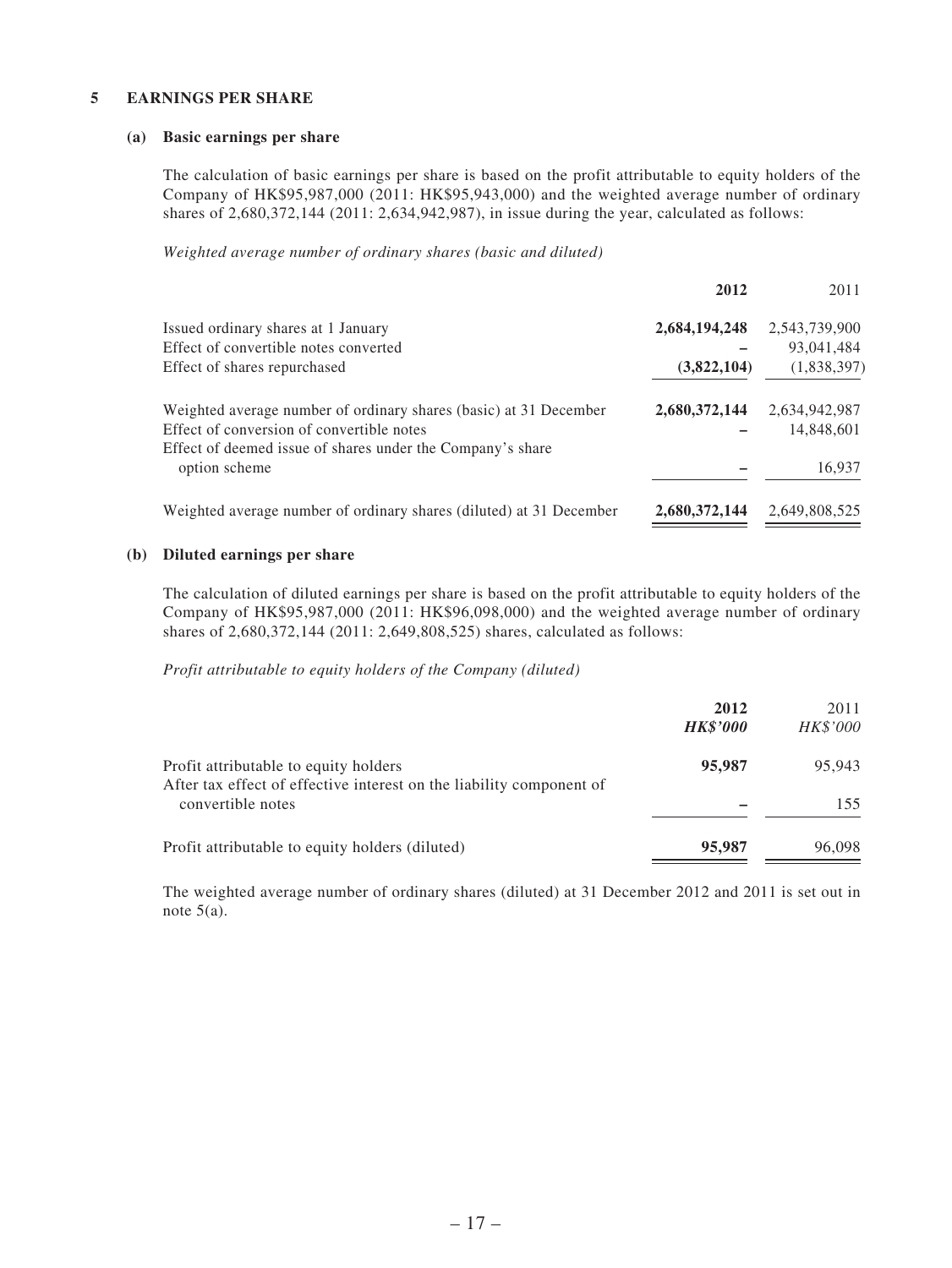#### **6 TRADE RECEIVABLES**

As of the end of the reporting period, the ageing analysis of trade receivables, based on the invoice date and net of allowance for doubtful debts, is as follows:

|                | 2012            | 2011     |
|----------------|-----------------|----------|
|                | <b>HK\$'000</b> | HK\$'000 |
| Within 1 month | 46,721          | 52,259   |
| 1 to 2 months  | 51,496          | 26,965   |
| 2 to 3 months  | 3,813           | 2,963    |
| Over 3 months  | 9,388           | 2,039    |
|                | 111,418         | 84,226   |
|                |                 |          |

The Group usually grants credit periods ranging from one to three months. Each customer has a credit limit and overdue balances are regularly reviewed by management.

In view of the aforementioned and the fact that the Group's trade receivables relate to a large number of diversified customers, the concentration of credit risk is not considered significant. Trade receivables are non-interest-bearing. The carrying amounts of the trade receivables approximate their fair values.

At 31 December 2012, trade receivables of the Group included amounts of HK\$5,137,000 (2011: HK\$1,601,000) due from related companies which were unsecured, interest-free and expected to be recoverable within one year.

#### **7 TRADE PAYABLES**

The ageing analysis of trade payables as of the end of the reporting period:

|                       | 2012<br><b>HK\$'000</b> | 2011<br>HK\$'000 |
|-----------------------|-------------------------|------------------|
| Current to 3 months   | 131,161                 | 107,975          |
| Within 4 to 6 months  | 16,274                  | 1,287            |
| Within 7 to 12 months | 2,006                   | 1,049            |
| Over 1 year           | 16,206                  | 9,894            |
|                       | 165,647                 | 120,205          |

At 31 December 2012, trade payables of the Group included amounts of HK\$233,000 (2011: HK\$2,462,000) due to related companies which were unsecured, interest-free and repayable on demand.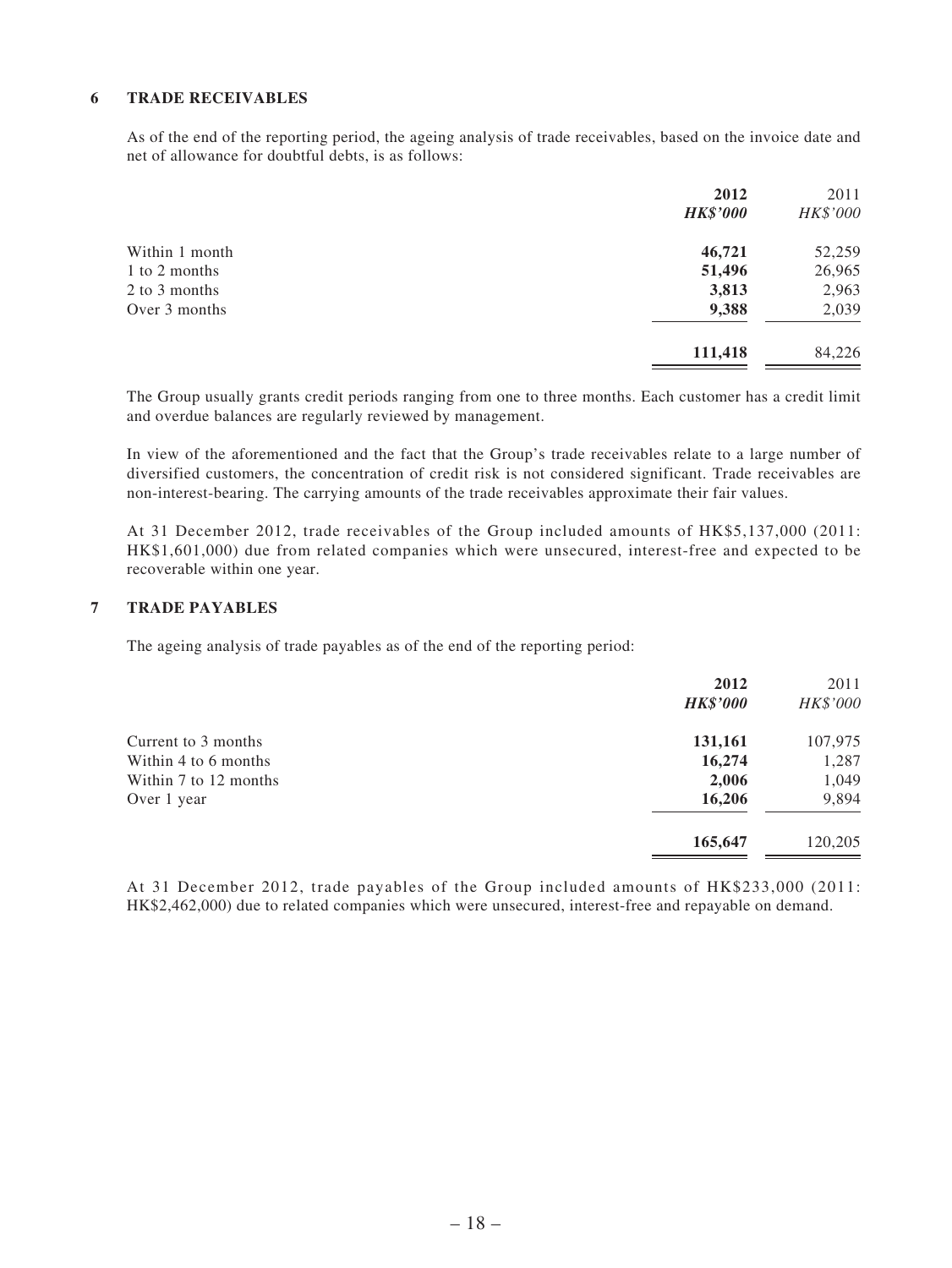## **FINAL DIVIDEND**

The Directors do not recommend the payment of any final dividend for the year ended 31 December 2012 (2011: Nil).

## **PURCHASE, SALE AND REDEMPTION OF LISTED SECURITIES**

During the year ended 31 December 2012 and up to the date of this announcement, the Company repurchased certain of its shares on The Stock Exchange of Hong Kong Limited. The Directors consider that the share repurchases were beneficial to equity holders of the Company who retain their investments in the Company. Details of the share repurchases are set out below:

| Month/Year   | Number of<br>shares<br>repurchased | <b>Highest</b><br>price per<br>share<br>HK\$ | Lowest<br>price per<br>share<br>HK\$ | <b>Aggregated</b><br>consideration<br><i>(excluding)</i><br>transaction<br>costs)<br>HK\$'000 |
|--------------|------------------------------------|----------------------------------------------|--------------------------------------|-----------------------------------------------------------------------------------------------|
| January 2012 | 2,990,000                          | 0.280                                        | 0.260                                | 821                                                                                           |
| May 2012     | 1,385,000                          | 0.295                                        | 0.275                                | 395                                                                                           |
|              | 4,375,000                          |                                              |                                      |                                                                                               |

## **COMPLIANCE WITH MODEL CODE**

The Company has adopted its own code on terms no less exacting than those set out in the Model Code for Securities Transactions by Directors of Listed Issuers in Appendix 10 of the Listing Rules (the "Model Code"). The Company has made specific enquiries with all the Directors and all of them have confirmed that they had complied with the requirements set out in the Model Code and the Company's code for the year ended 31 December 2012.

## **COMPLIANCE WITH CODE ON CORPORATE GOVERNANCE**

The Board recognises the importance of good corporate governance to maintain the Group's competitiveness and lead to its healthy growth. The Company has taken steps not only to comply with code provisions as set out in the Code on Corporate Governance Practices (effective until 31 March 2012) and the Corporate Governance Code (effective from 1 April 2012) (the "CG Code") as set out in Appendix 14 of the Listing Rules but also to aim at enhancing corporate governance practices of the Group as a whole.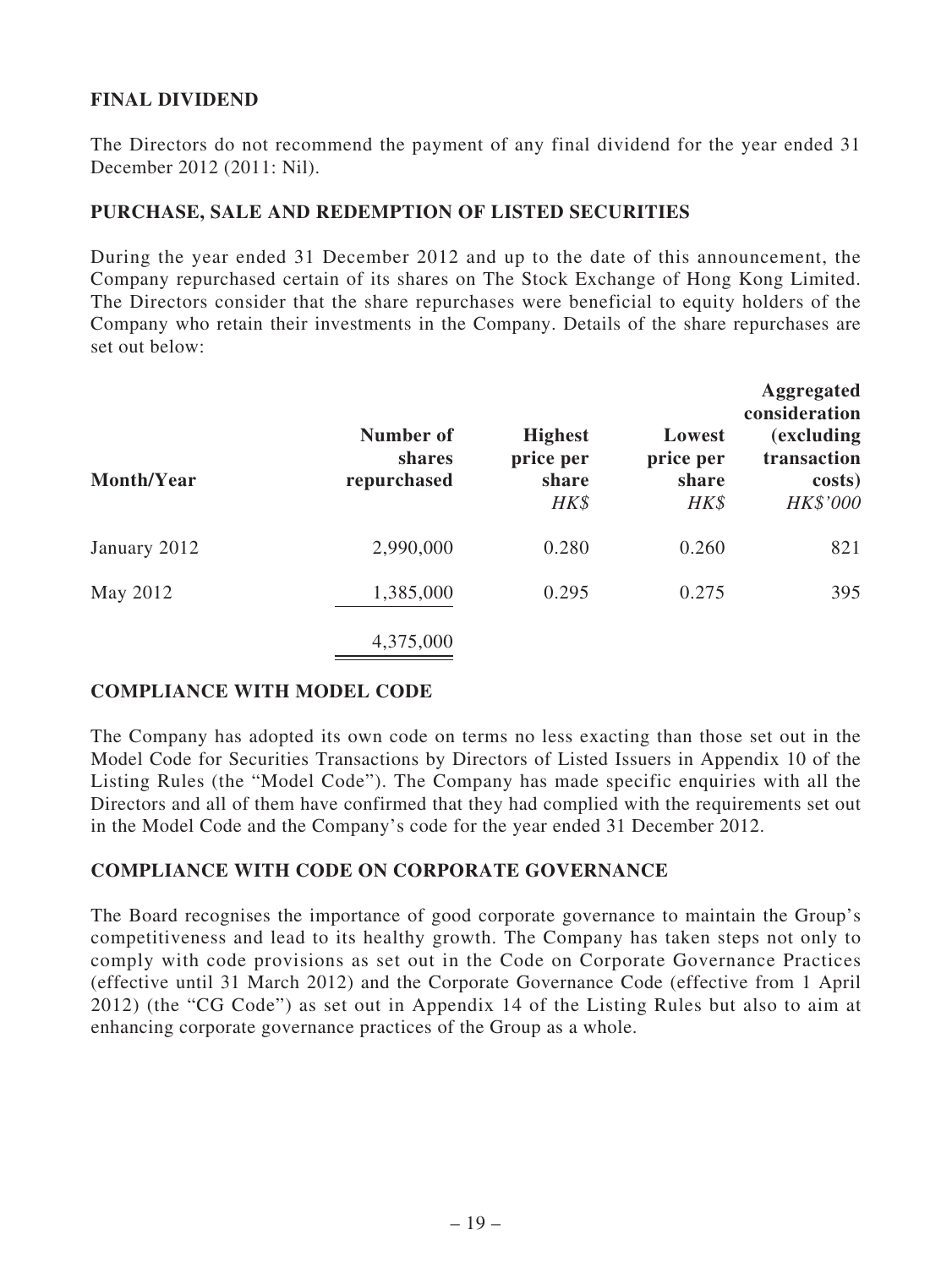For the year ended 31 December 2012, the Company has complied with the code provisions of the CG Code except that pursuant to code provision A.4.1 of the CG Code, non-executive directors of a listed issuer should be appointed for a specific term and subject to re-election. All non-executive Directors were not appointed for a specific term but are subject to the requirement of retirement by rotation and re-election at least once every three years at the annual general meetings of the Company in accordance with the relevant provisions of the Company's Bye-laws, accomplishing the same purpose as being appointed for a specific term.

As such, the Company considers that sufficient measures have been taken to ensure that the Company's corporate governance practices are no less exacting than those in the code provisions of the CG Code.

# **AUDIT COMMITTEE**

The Audit Committee was established with written terms of reference in accordance with the CG Code. The Audit Committee is delegated by the Board to assess matters related to the financial statements and to perform the duties, including reviewing the Company's financial controls and internal control, financial and accounting policies and practices and the relationship with the external auditor. The Audit Committee comprises three members who are independent non-executive Directors, namely Mr. Leung Man Kit (the chairman), Mr. Huang Shao-Hua, George and Ms. Wong Sze Wing.

# **REMUNERATION COMMITTEE**

The remuneration committee of the Company (the "Remuneration Committee") was established with written terms of reference in accordance with the CG Code. The principal responsibilities of the Remuneration Committee include making recommendations to the Board on the Company's policy and structure for remuneration packages for the Directors. The Remuneration Committee comprises one executive Director, namely, Mr. Wu Kebo, and two independent non-executive Directors, namely Mr. Leung Man Kit and Ms. Wong Sze Wing (the chairman).